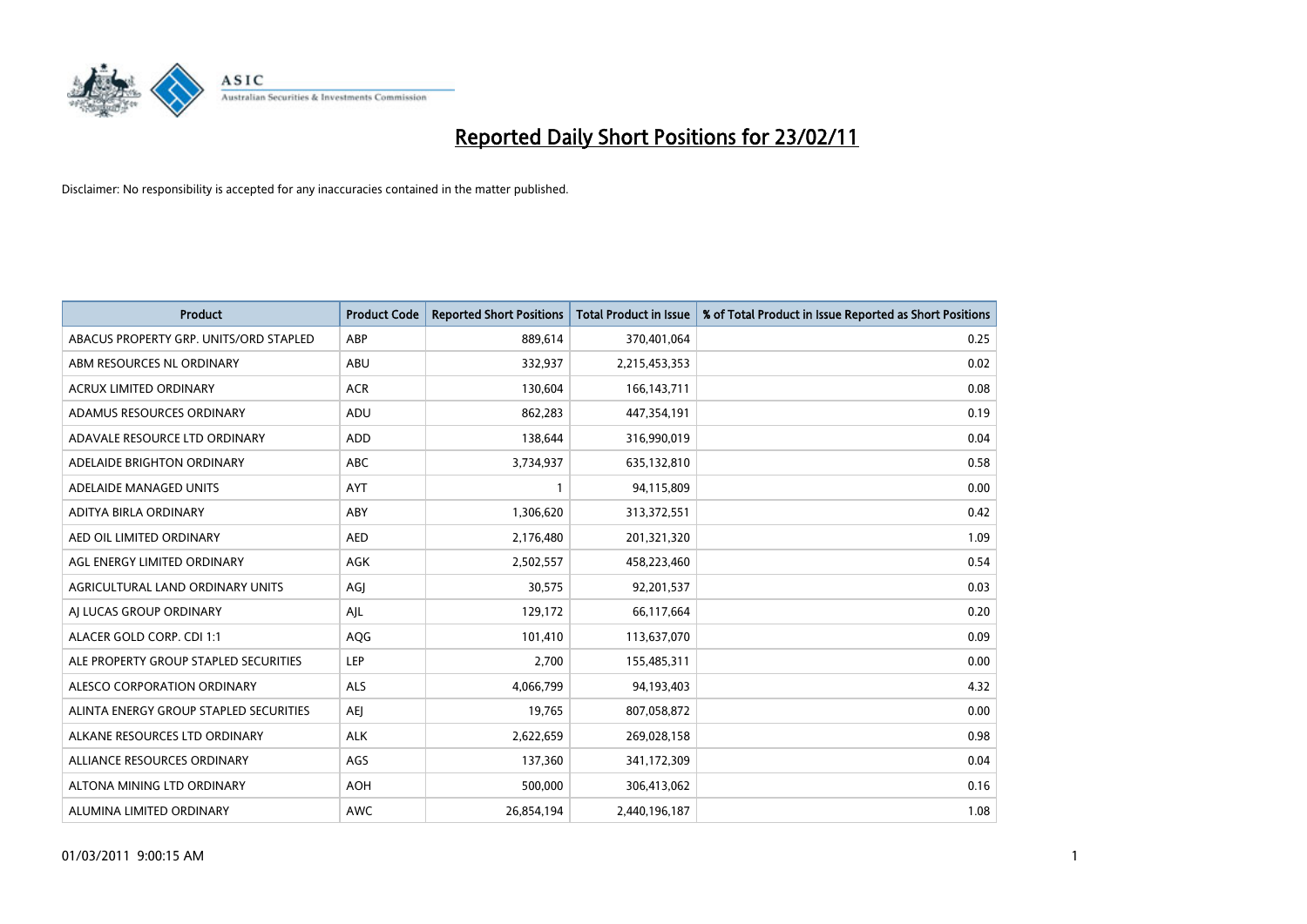

| <b>Product</b>                          | <b>Product Code</b> | <b>Reported Short Positions</b> | <b>Total Product in Issue</b> | % of Total Product in Issue Reported as Short Positions |
|-----------------------------------------|---------------------|---------------------------------|-------------------------------|---------------------------------------------------------|
| AMADEUS ENERGY ORDINARY                 | AMU                 | 454,000                         | 300,288,855                   | 0.15                                                    |
| AMALGAMATED HOLDINGS ORDINARY           | AHD                 | 6                               | 157,452,483                   | 0.00                                                    |
| AMCOR LIMITED ORDINARY                  | <b>AMC</b>          | 4,554,326                       | 1,225,519,046                 | 0.35                                                    |
| AMP CAPITAL CHINA ORDINARY UNITS        | AGF                 | 65,310                          | 337,034,455                   | 0.02                                                    |
| AMP LIMITED ORDINARY                    | AMP                 | 16,907,826                      | 2,094,424,200                 | 0.75                                                    |
| AMPELLA MINING ORDINARY                 | <b>AMX</b>          | 301,025                         | 202,975,108                   | 0.15                                                    |
| ANSELL LIMITED ORDINARY                 | <b>ANN</b>          | 5,182,597                       | 133,007,903                   | 3.90                                                    |
| ANTARES ENERGY LTD ORDINARY             | <b>AZZ</b>          | 2,231,653                       | 299,333,110                   | 0.74                                                    |
| ANZ BANKING GRP LTD ORDINARY            | ANZ                 | 7,056,792                       | 2,596,103,390                 | 0.27                                                    |
| APA GROUP STAPLED SECURITIES            | <b>APA</b>          | 5,916,863                       | 551,689,118                   | 1.07                                                    |
| APEX MINERALS NL ORDINARY               | <b>AXM</b>          | 885,146                         | 3,917,819,915                 | 0.02                                                    |
| APN EUROPEAN RETAIL UNITS STAPLED SEC.  | <b>AEZ</b>          | 11,832                          | 544,910,660                   | 0.00                                                    |
| APN NEWS & MEDIA ORDINARY               | <b>APN</b>          | 13,717,974                      | 606,084,019                   | 2.29                                                    |
| AQUARIUS PLATINUM. ORDINARY             | <b>AOP</b>          | 2,180,083                       | 463,241,295                   | 0.47                                                    |
| AQUILA RESOURCES ORDINARY               | <b>AQA</b>          | 3,262,819                       | 374,323,124                   | 0.87                                                    |
| ARAFURA RESOURCE LTD ORDINARY           | ARU                 | 3,216,400                       | 367,930,342                   | 0.88                                                    |
| ARB CORPORATION ORDINARY                | ARP                 | 740                             | 72,481,302                    | 0.00                                                    |
| ARDENT LEISURE GROUP STAPLED SECURITIES | AAD                 | 1,901,567                       | 312,836,274                   | 0.62                                                    |
| ARISTOCRAT LEISURE ORDINARY             | ALL                 | 26,784,024                      | 533,983,910                   | 5.02                                                    |
| ASCIANO LIMITED ORDINARY                | <b>AIO</b>          | 27,726,721                      | 2,926,103,883                 | 0.96                                                    |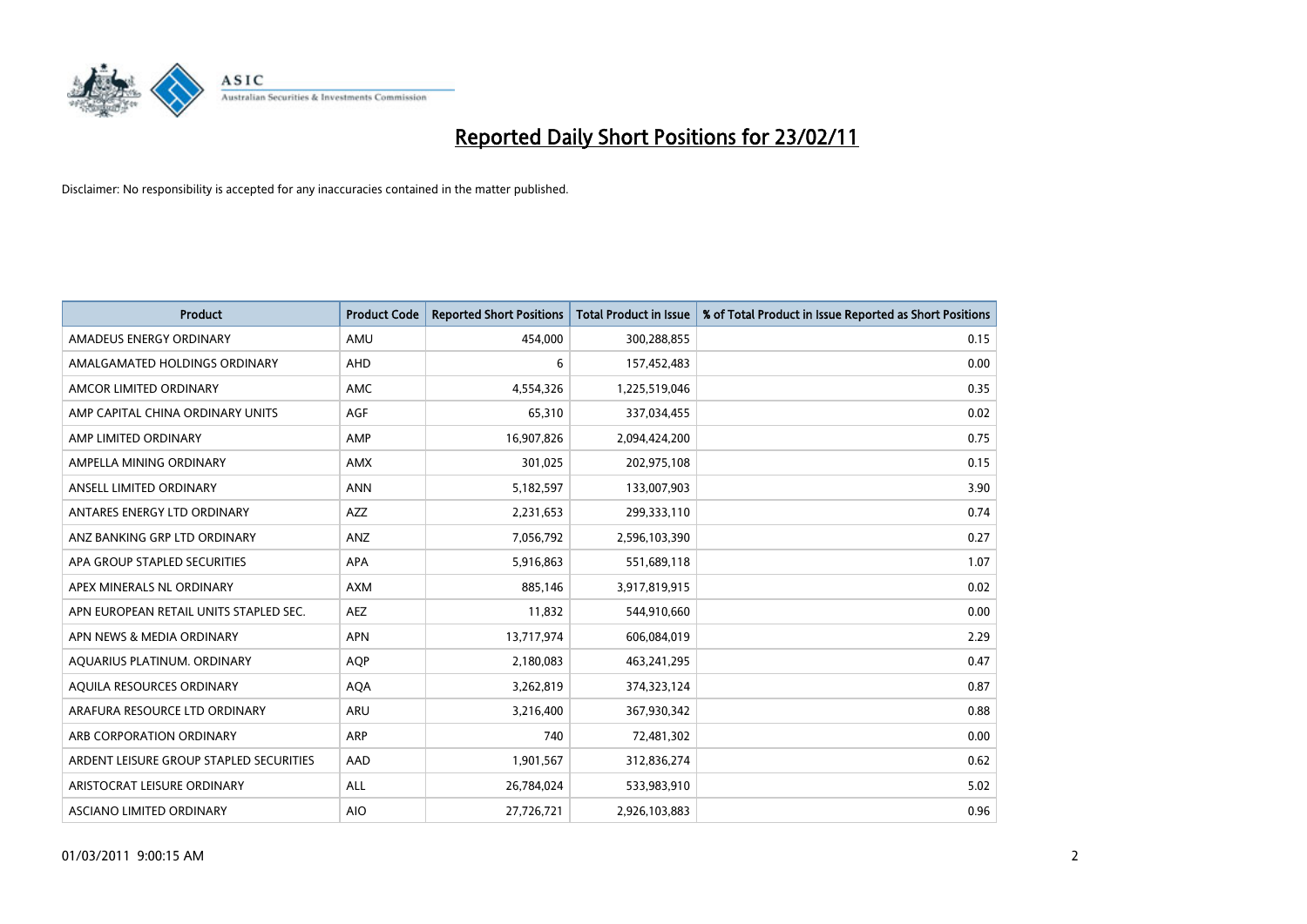

| <b>Product</b>                          | <b>Product Code</b> | <b>Reported Short Positions</b> | Total Product in Issue | % of Total Product in Issue Reported as Short Positions |
|-----------------------------------------|---------------------|---------------------------------|------------------------|---------------------------------------------------------|
| ASG GROUP LIMITED ORDINARY              | <b>ASZ</b>          | 18,569                          | 168,247,718            | 0.01                                                    |
| ASPEN GROUP ORD/UNITS STAPLED           | <b>APZ</b>          | 1,118,750                       | 588,269,075            | 0.17                                                    |
| ASPIRE MINING LTD ORDINARY              | <b>AKM</b>          | 25,658                          | 534,723,044            | 0.00                                                    |
| ASTIVITA RENEWABLES ORDINARY            | AIR                 | 135,000                         | 23,170,005             | 0.58                                                    |
| <b>ASTON RES LTD ORDINARY</b>           | <b>AZT</b>          | 2.868                           | 204,527,604            | 0.00                                                    |
| ASTRO JAP PROP GROUP STAPLED SECURITIES | AJA                 | 19,006                          | 50,821,741             | 0.04                                                    |
| ASX LIMITED ORDINARY                    | <b>ASX</b>          | 1,190,753                       | 175,136,729            | 0.67                                                    |
| ATLANTIC LIMITED ORDINARY               | ATI                 | 530,372                         | 110,858,957            | 0.48                                                    |
| ATLAS IRON LIMITED ORDINARY             | <b>AGO</b>          | 21,458,836                      | 740,799,263            | 2.88                                                    |
| <b>AURORA OIL &amp; GAS ORDINARY</b>    | <b>AUT</b>          | 464.736                         | 403,437,342            | 0.11                                                    |
| <b>AUSDRILL LIMITED ORDINARY</b>        | <b>ASL</b>          | 496,302                         | 262,933,906            | 0.18                                                    |
| AUSENCO LIMITED ORDINARY                | AAX                 | 4,035,273                       | 122,427,576            | 3.28                                                    |
| <b>AUSTAL LIMITED ORDINARY</b>          | ASB                 | 145,853                         | 188,069,638            | 0.07                                                    |
| <b>AUSTAR UNITED ORDINARY</b>           | <b>AUN</b>          | 17,667,822                      | 1,271,357,418          | 1.39                                                    |
| AUSTBROKERS HOLDINGS ORDINARY           | <b>AUB</b>          | $\overline{2}$                  | 54,339,433             | 0.00                                                    |
| AUSTIN ENGINEERING ORDINARY             | ANG                 | 17,660                          | 71,614,403             | 0.02                                                    |
| <b>AUSTRALAND ASSETS ASSETS</b>         | AAZPB               | 1,168                           | 2,750,000              | 0.04                                                    |
| AUSTRALAND PROPERTY STAPLED SECURITY    | <b>ALZ</b>          | 573,629                         | 576,837,197            | 0.09                                                    |
| AUSTRALIAN AGRICULT, ORDINARY           | AAC                 | 4,587,170                       | 264,264,459            | 1.71                                                    |
| <b>AUSTRALIAN EDUCATION UNITS</b>       | <b>AEU</b>          | 625.000                         | 134,973,383            | 0.46                                                    |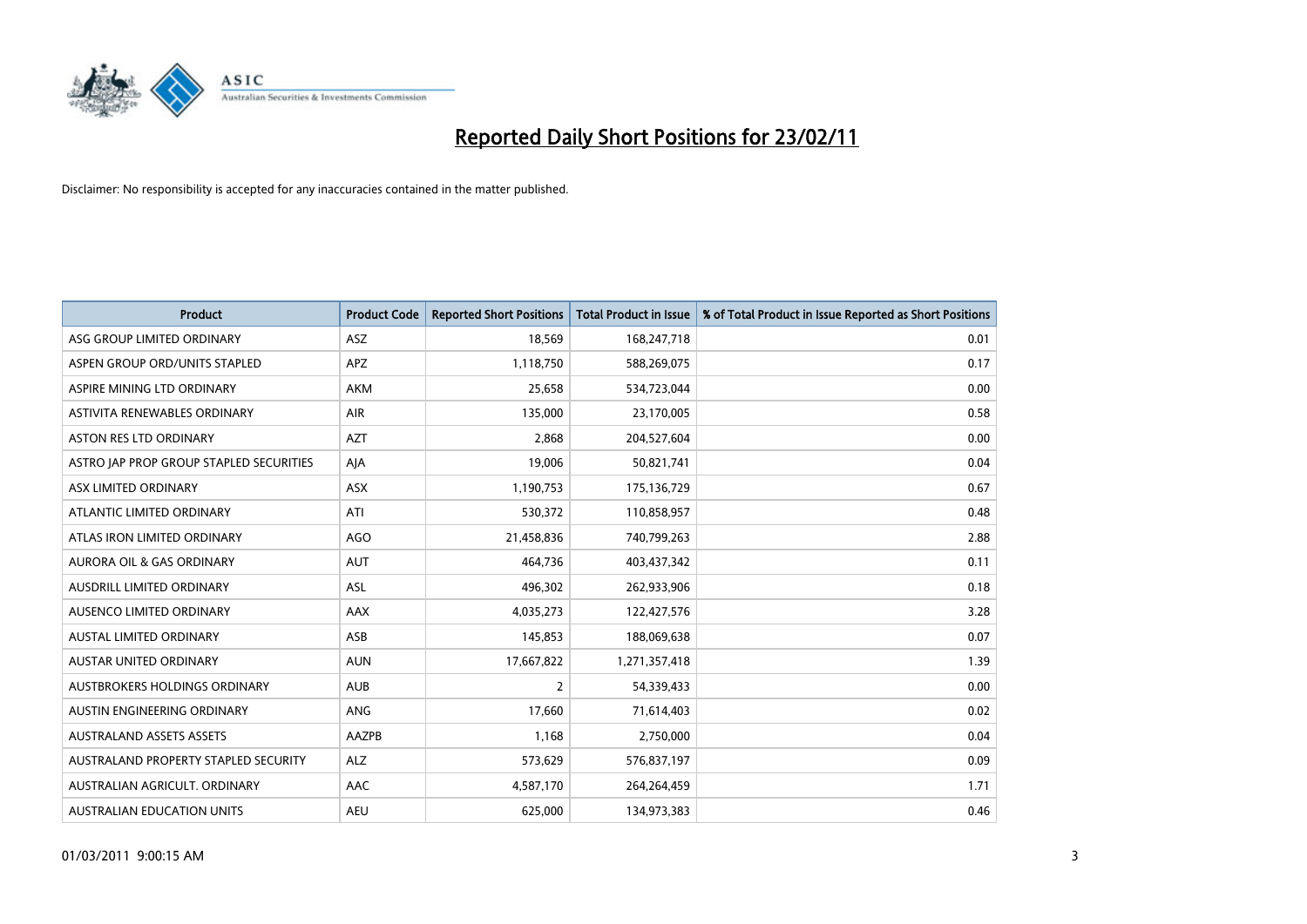

| <b>Product</b>                        | <b>Product Code</b> | <b>Reported Short Positions</b> | <b>Total Product in Issue</b> | % of Total Product in Issue Reported as Short Positions |
|---------------------------------------|---------------------|---------------------------------|-------------------------------|---------------------------------------------------------|
| AUSTRALIAN INFRASTR. UNITS/ORDINARY   | <b>AIX</b>          | 357,468                         | 620,733,944                   | 0.06                                                    |
| AUSTRALIAN MINES LTD ORDINARY         | <b>AUZ</b>          | 1,400,000                       | 396,909,440                   | 0.35                                                    |
| AUSTRALIAN PHARM, ORDINARY            | API                 | 1,260,604                       | 488,115,883                   | 0.25                                                    |
| AUTOMOTIVE HOLDINGS ORDINARY          | AHE                 | 218,917                         | 226,387,577                   | 0.10                                                    |
| AVEXA LIMITED ORDINARY                | <b>AVX</b>          | 243,657                         | 847,688,779                   | 0.03                                                    |
| AWE LIMITED ORDINARY                  | <b>AWE</b>          | 2,370,825                       | 521,871,941                   | 0.45                                                    |
| AXA ASIA PACIFIC ORDINARY             | <b>AXA</b>          | 1,547,602                       | 2,067,095,545                 | 0.08                                                    |
| AZUMAH RESOURCES ORDINARY             | <b>AZM</b>          | 60,885                          | 272,696,055                   | 0.02                                                    |
| <b>BANDANNA ENERGY ORDINARY</b>       | <b>BND</b>          | 107,752                         | 426,265,482                   | 0.02                                                    |
| BANK OF QUEENSLAND. ORDINARY          | <b>BOQ</b>          | 1,967,385                       | 222,072,957                   | 0.89                                                    |
| <b>BANNERMAN RESOURCES ORDINARY</b>   | <b>BMN</b>          | 333,276                         | 234,435,934                   | 0.14                                                    |
| <b>BASS STRAIT OIL CO ORDINARY</b>    | <b>BAS</b>          | 1,482                           | 291,030,250                   | 0.00                                                    |
| BATHURST RESOURCES ORDINARY           | <b>BTU</b>          | 3,780,404                       | 613,291,330                   | 0.62                                                    |
| <b>BAUXITE RESOURCE LTD ORDINARY</b>  | <b>BAU</b>          | 362,992                         | 235,379,896                   | 0.15                                                    |
| <b>BC IRON LIMITED ORDINARY</b>       | <b>BCI</b>          | 36,216                          | 94,111,000                    | 0.04                                                    |
| <b>BEACH ENERGY LIMITED ORDINARY</b>  | <b>BPT</b>          | 3,122,722                       | 1,099,021,290                 | 0.30                                                    |
| BEADELL RESOURCE LTD ORDINARY         | <b>BDR</b>          | 37,019                          | 622,097,828                   | 0.01                                                    |
| BENDIGO AND ADELAIDE ORDINARY         | <b>BEN</b>          | 6,643,673                       | 357,625,053                   | 1.84                                                    |
| BENDIGO AND ADELAIDE RESET PREFERENCE | <b>BENPB</b>        | 135,205                         | 900,000                       | 15.02                                                   |
| BERKELEY RESOURCES ORDINARY           | <b>BKY</b>          | 625,527                         | 158,935,898                   | 0.39                                                    |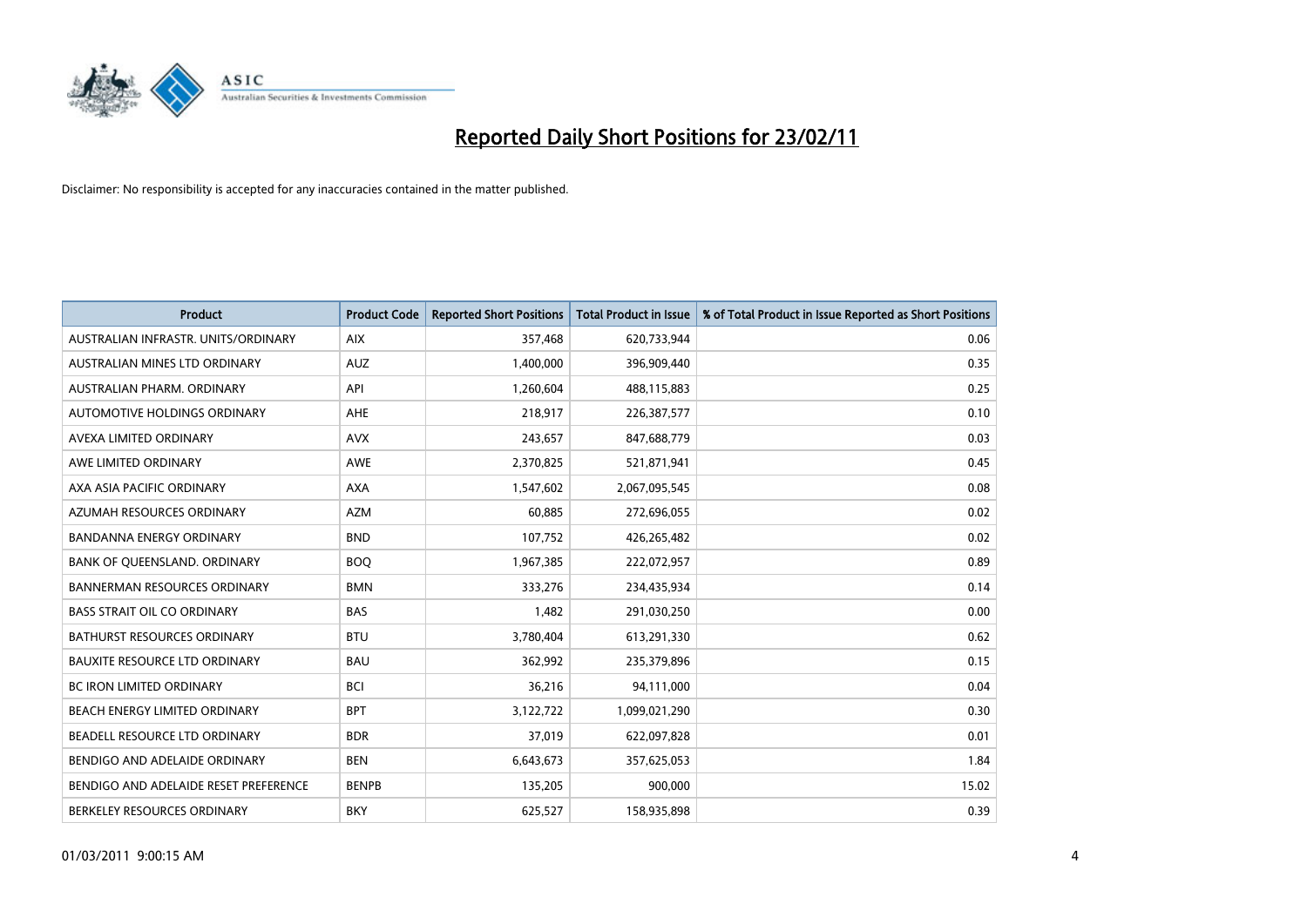

| Product                              | <b>Product Code</b> | <b>Reported Short Positions</b> | <b>Total Product in Issue</b> | % of Total Product in Issue Reported as Short Positions |
|--------------------------------------|---------------------|---------------------------------|-------------------------------|---------------------------------------------------------|
| BETASHARES ASX FIN ETF UNITS         | <b>OFN</b>          | 30,000                          | 4,509,251                     | 0.67                                                    |
| BETASHARES ASX RES ETF UNITS         | <b>ORE</b>          | 145,000                         | 4,519,432                     | 3.21                                                    |
| <b>BHP BILLITON LIMITED ORDINARY</b> | <b>BHP</b>          | 34,760,175                      | 3,356,081,497                 | 1.01                                                    |
| <b>BILLABONG ORDINARY</b>            | <b>BBG</b>          | 10,935,562                      | 253,613,826                   | 4.30                                                    |
| <b>BIOTA HOLDINGS ORDINARY</b>       | <b>BTA</b>          | 2,606,048                       | 180,805,565                   | 1.45                                                    |
| <b>BISALLOY STEEL ORDINARY</b>       | <b>BIS</b>          | 84.480                          | 216,455,965                   | 0.04                                                    |
| BKI INVESTMENT LTD ORDINARY          | <b>BKI</b>          | 508                             | 420,919,092                   | 0.00                                                    |
| <b>BLACKTHORN RESOURCES ORDINARY</b> | <b>BTR</b>          | 35,848                          | 106,885,300                   | 0.03                                                    |
| BLUESCOPE STEEL LTD ORDINARY         | <b>BSL</b>          | 32,718,842                      | 1,842,207,385                 | 1.78                                                    |
| <b>BOART LONGYEAR ORDINARY</b>       | <b>BLY</b>          | 3,241,228                       | 461,163,412                   | 0.71                                                    |
| <b>BOOM LOGISTICS ORDINARY</b>       | <b>BOL</b>          | 337,999                         | 461,500,712                   | 0.07                                                    |
| BORAL LIMITED, ORDINARY              | <b>BLD</b>          | 34,292,205                      | 724,462,726                   | 4.72                                                    |
| BOTSWANA METALS LTD ORDINARY         | <b>BML</b>          | 7,000                           | 143,717,013                   | 0.00                                                    |
| <b>BOW ENERGY LIMITED ORDINARY</b>   | <b>BOW</b>          | 788,083                         | 348,972,041                   | 0.22                                                    |
| <b>BRADKEN LIMITED ORDINARY</b>      | <b>BKN</b>          | 1,362,486                       | 139,639,929                   | 0.96                                                    |
| <b>BRAMBLES LIMITED ORDINARY</b>     | <b>BXB</b>          | 11,219,431                      | 1,450,673,115                 | 0.76                                                    |
| <b>BREVILLE GROUP LTD ORDINARY</b>   | <b>BRG</b>          | 2,740                           | 129,615,322                   | 0.00                                                    |
| <b>BRICKWORKS LIMITED ORDINARY</b>   | <b>BKW</b>          | 12,571                          | 147,567,333                   | 0.01                                                    |
| <b>BROCKMAN RESOURCES ORDINARY</b>   | <b>BRM</b>          | 99,731                          | 144,803,151                   | 0.07                                                    |
| BT INVESTMENT MNGMNT ORDINARY        | <b>BTT</b>          | 554,785                         | 160,000,000                   | 0.35                                                    |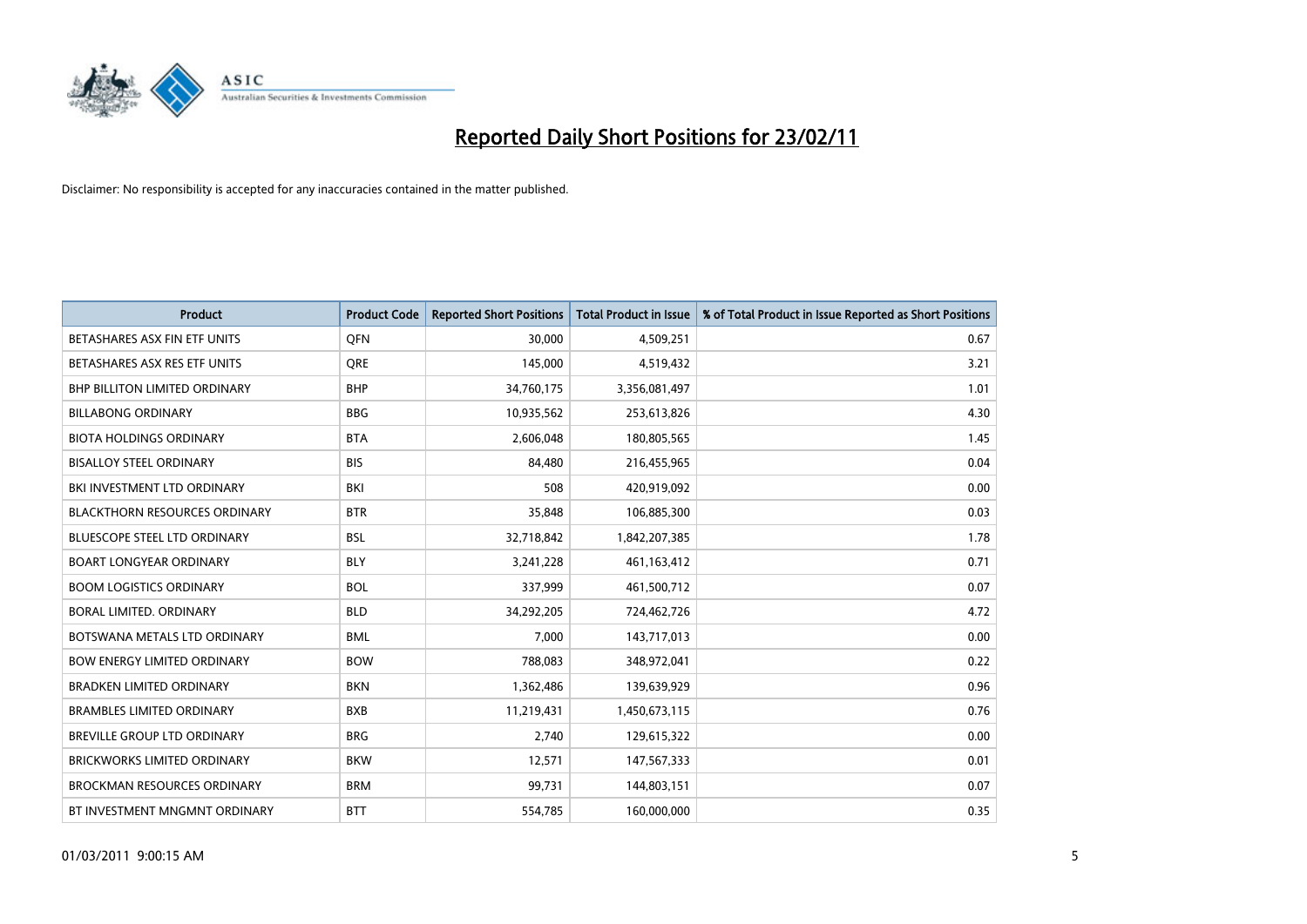

| Product                                  | <b>Product Code</b> | <b>Reported Short Positions</b> | <b>Total Product in Issue</b> | % of Total Product in Issue Reported as Short Positions |
|------------------------------------------|---------------------|---------------------------------|-------------------------------|---------------------------------------------------------|
| <b>BUNNINGS WAREHOUSE ORDINARY UNITS</b> | <b>BWP</b>          | 1,338,942                       | 427,042,646                   | 0.31                                                    |
| <b>BURU ENERGY ORDINARY</b>              | <b>BRU</b>          | 155,589                         | 182,780,549                   | 0.09                                                    |
| CABCHARGE AUSTRALIA ORDINARY             | CAB                 | 926,677                         | 120,437,014                   | 0.77                                                    |
| CALTEX AUSTRALIA ORDINARY                | <b>CTX</b>          | 5,415,361                       | 270,000,000                   | 2.01                                                    |
| <b>CAMPBELL BROTHERS ORDINARY</b>        | CPB                 | 97,278                          | 67,503,411                    | 0.14                                                    |
| CAPE LAMBERT RES LTD ORDINARY            | <b>CFE</b>          | 1,434,682                       | 588,333,880                   | 0.24                                                    |
| <b>CAPRAL LIMITED ORDINARY</b>           | CAA                 | 131,161                         | 387,898,255                   | 0.03                                                    |
| CARABELLA RES LTD ORDINARY               | <b>CLR</b>          | 3,300                           | 38,626,388                    | 0.01                                                    |
| <b>CARBON ENERGY ORDINARY</b>            | <b>CNX</b>          | 1,368,571                       | 670,872,650                   | 0.19                                                    |
| <b>CARDNO LIMITED ORDINARY</b>           | CDD                 | 13,330                          | 106,250,491                   | 0.01                                                    |
| CARNARVON PETROLEUM ORDINARY             | <b>CVN</b>          | 3,231,743                       | 687,820,634                   | 0.48                                                    |
| <b>CARNEGIE WAVE ENERGY ORDINARY</b>     | <b>CWE</b>          | 83,000                          | 859,087,627                   | 0.01                                                    |
| <b>CARPATHIAN RESOURCES ORDINARY</b>     | <b>CPN</b>          | 75,000                          | 265,533,501                   | 0.03                                                    |
| CARPENTARIA EXP. LTD ORDINARY            | CAP                 | 9.777                           | 94,341,301                    | 0.01                                                    |
| <b>CARRICK GOLD LIMITED ORDINARY</b>     | <b>CRK</b>          | 25,680                          | 139,500,000                   | 0.02                                                    |
| CARSALES.COM LTD ORDINARY                | <b>CRZ</b>          | 4,414,945                       | 234,073,300                   | 1.87                                                    |
| CASH CONVERTERS ORD/DIV ACCESS           | CCV                 | 347,896                         | 379,761,025                   | 0.08                                                    |
| <b>CASPIAN OIL &amp; GAS ORDINARY</b>    | CIG                 | 50,000                          | 1,331,500,513                 | 0.00                                                    |
| CATALPA RESOURCES ORDINARY               | CAH                 | 944,713                         | 177,954,355                   | 0.53                                                    |
| CAZALY RESOURCES ORDINARY                | CAZ                 | 1,150                           | 111,811,655                   | 0.00                                                    |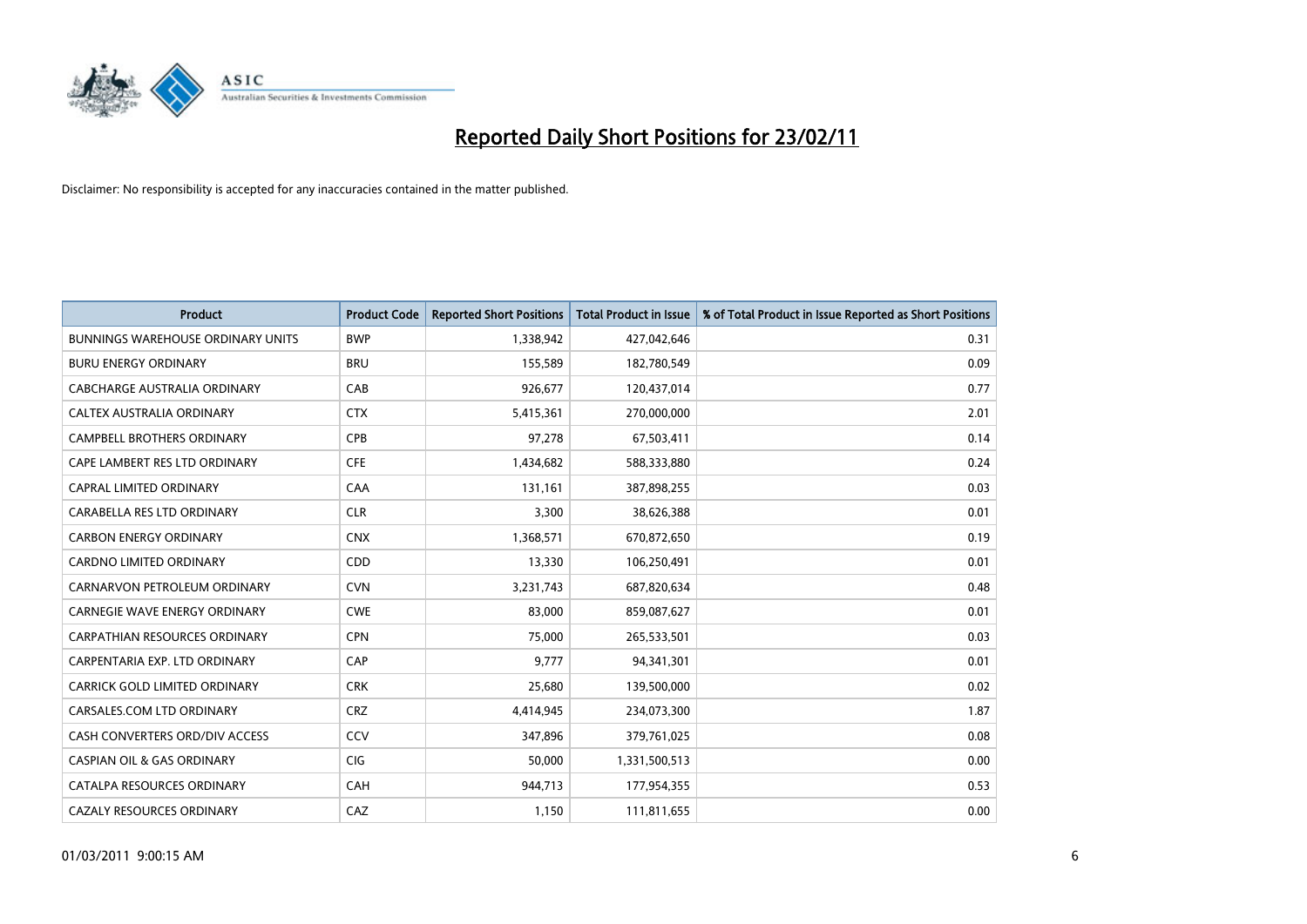

| <b>Product</b>                                | <b>Product Code</b> | <b>Reported Short Positions</b> | <b>Total Product in Issue</b> | % of Total Product in Issue Reported as Short Positions |
|-----------------------------------------------|---------------------|---------------------------------|-------------------------------|---------------------------------------------------------|
| <b>CEC GROUP LIMITED ORDINARY</b>             | <b>CEG</b>          | 1,750                           | 79,662,662                    | 0.00                                                    |
| <b>CELLNET GROUP ORDINARY</b>                 | <b>CLT</b>          | 1,342                           | 69,875,723                    | 0.00                                                    |
| CENTRAL PETROLEUM ORDINARY                    | <b>CTP</b>          | 163,513                         | 982,298,842                   | 0.02                                                    |
| CENTREBET INTERNAT, ORDINARY                  | <b>CIL</b>          | 10,799                          | 87,764,414                    | 0.01                                                    |
| <b>CENTRO PROPERTIES UNITS/ORD STAPLED</b>    | <b>CNP</b>          | 572,699                         | 972,414,514                   | 0.06                                                    |
| <b>CENTRO RETAIL GROUP STAPLED SECURITIES</b> | <b>CER</b>          | 1,664,582                       | 2,286,399,424                 | 0.08                                                    |
| CERAMIC FUEL CELLS ORDINARY                   | <b>CFU</b>          | 1,674,909                       | 1,201,353,566                 | 0.13                                                    |
| CFS RETAIL PROPERTY UNITS                     | <b>CFX</b>          | 36,829,304                      | 2,825,628,530                 | 1.30                                                    |
| CGA MINING LIMITED ORDINARY                   | <b>CGX</b>          | 11,422                          | 333,265,726                   | 0.00                                                    |
| <b>CHALLENGER DIV.PRO. STAPLED UNITS</b>      | <b>CDI</b>          | 43,696                          | 913,426,007                   | 0.00                                                    |
| CHALLENGER INFRAST. STAPLED UNITS             | <b>CIF</b>          | 335,101                         | 316,223,785                   | 0.10                                                    |
| <b>CHALLENGER LIMITED ORDINARY</b>            | <b>CGF</b>          | 5,732,161                       | 501,959,841                   | 1.13                                                    |
| CHANDLER MACLEOD LTD ORDINARY                 | <b>CMG</b>          | 340,915                         | 422,031,685                   | 0.08                                                    |
| CHARTER HALL GROUP STAPLED US PROHIBIT.       | <b>CHC</b>          | 555,628                         | 306,341,814                   | 0.18                                                    |
| <b>CHARTER HALL OFFICE UNIT</b>               | COO                 | 1,654,551                       | 493,319,730                   | 0.33                                                    |
| <b>CHARTER HALL RETAIL UNITS</b>              | <b>COR</b>          | 245,150                         | 305,810,723                   | 0.08                                                    |
| CHEMGENEX PHARMACEUT ORDINARY                 | <b>CXS</b>          | 89,061                          | 283,348,870                   | 0.03                                                    |
| CITIGOLD CORP LTD ORDINARY                    | <b>CTO</b>          | 2,114,790                       | 1,040,278,301                 | 0.21                                                    |
| CLINUVEL PHARMACEUT, ORDINARY                 | <b>CUV</b>          | 4,127                           | 30,379,956                    | 0.01                                                    |
| <b>CLOUGH LIMITED ORDINARY</b>                | <b>CLO</b>          | 807,723                         | 770,916,269                   | 0.10                                                    |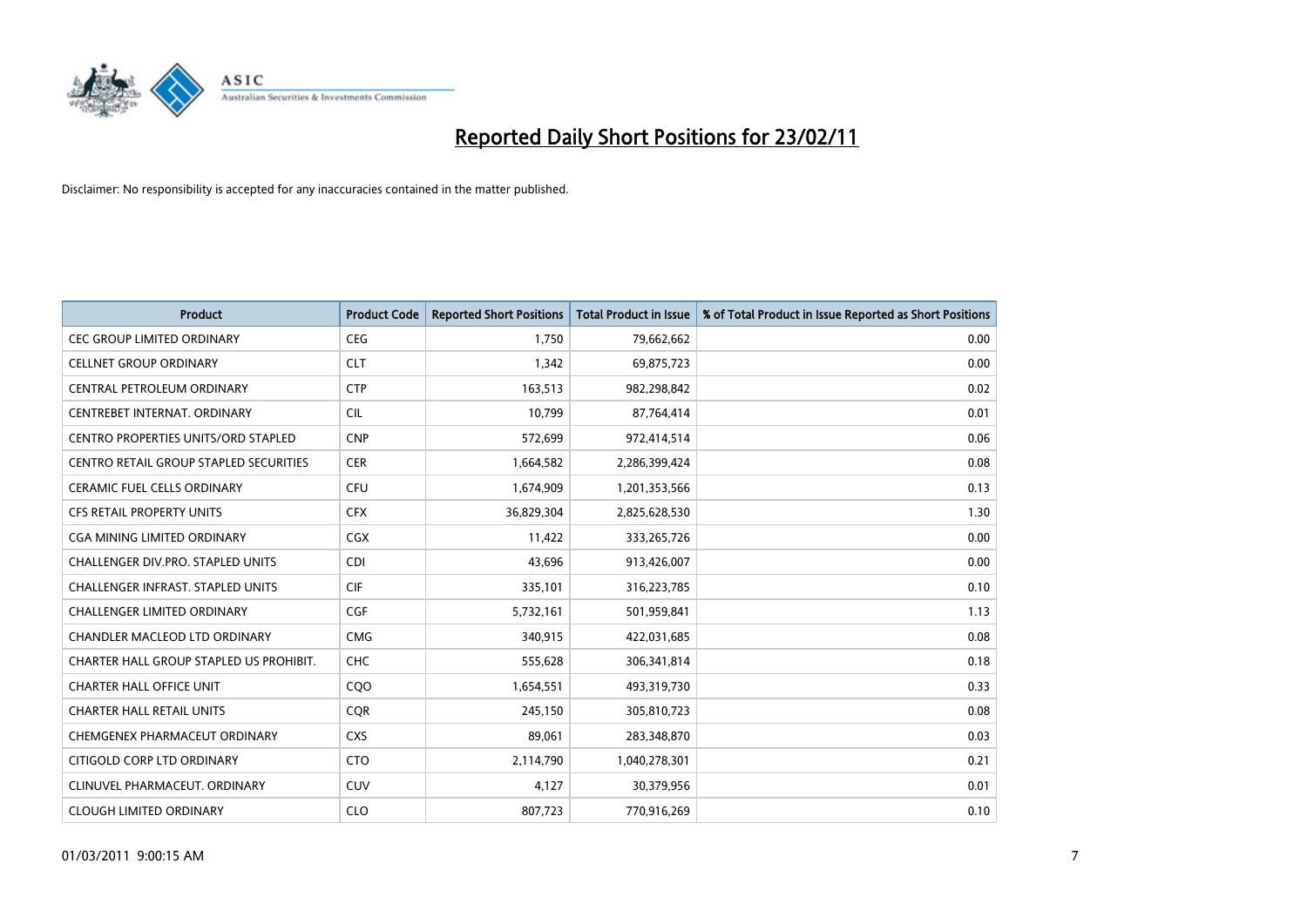

| <b>Product</b>                          | <b>Product Code</b> | <b>Reported Short Positions</b> | <b>Total Product in Issue</b> | % of Total Product in Issue Reported as Short Positions |
|-----------------------------------------|---------------------|---------------------------------|-------------------------------|---------------------------------------------------------|
| <b>COAL &amp; ALLIED ORDINARY</b>       | <b>CNA</b>          | 1,828                           | 86,584,735                    | 0.00                                                    |
| COAL OF AFRICA LTD ORDINARY             | <b>CZA</b>          | 1,520,566                       | 530,514,663                   | 0.29                                                    |
| <b>COALSPUR MINES LTD ORDINARY</b>      | <b>CPL</b>          | 1,564,775                       | 488,049,453                   | 0.32                                                    |
| COCA-COLA AMATIL ORDINARY               | <b>CCL</b>          | 6,338,695                       | 756,004,067                   | 0.81                                                    |
| <b>COCHLEAR LIMITED ORDINARY</b>        | <b>COH</b>          | 1,240,537                       | 56,708,989                    | 2.20                                                    |
| <b>COCKATOO COAL ORDINARY</b>           | <b>COK</b>          | 2,121,003                       | 1,016,096,908                 | 0.21                                                    |
| <b>COFFEY INTERNATIONAL ORDINARY</b>    | <b>COF</b>          | 350,747                         | 132,577,523                   | 0.26                                                    |
| COMMONWEALTH BANK, ORDINARY             | <b>CBA</b>          | 14,807,318                      | 1,548,932,074                 | 0.92                                                    |
| <b>COMMONWEALTH PROP ORDINARY UNITS</b> | <b>CPA</b>          | 19,099,933                      | 2,449,599,711                 | 0.80                                                    |
| <b>COMPASS RESOURCES ORDINARY</b>       | <b>CMR</b>          | 160,952                         | 147,402,920                   | 0.11                                                    |
| COMPUTERSHARE LTD ORDINARY              | <b>CPU</b>          | 2,293,598                       | 555,664,059                   | 0.40                                                    |
| <b>CONNECTEAST GROUP STAPLED</b>        | <b>CEU</b>          | 45,838,760                      | 3,940,145,951                 | 1.16                                                    |
| CONQUEST MINING ORDINARY                | COT                 | 3,801                           | 583,241,478                   | 0.00                                                    |
| CONSOLIDATED MEDIA, ORDINARY            | <b>CMI</b>          | 2,302,316                       | 561,834,996                   | 0.40                                                    |
| CONTANGO MICROCAP ORDINARY              | <b>CTN</b>          | 7,500                           | 145,708,783                   | 0.01                                                    |
| CONTINENTAL COAL LTD ORDINARY           | <b>CCC</b>          | 1,481,119                       | 1,980,616,757                 | 0.07                                                    |
| COOPER ENERGY LTD ORDINARY              | <b>COE</b>          | 1,419,702                       | 292,576,001                   | 0.49                                                    |
| COPPER STRIKE LTD ORDINARY              | <b>CSE</b>          | 714                             | 129,455,571                   | 0.00                                                    |
| <b>CORDLIFE LIMITED ORDINARY</b>        | CBB                 |                                 | 145,360,920                   | 0.00                                                    |
| COUNT FINANCIAL ORDINARY                | COU                 | 691,875                         | 262,212,976                   | 0.27                                                    |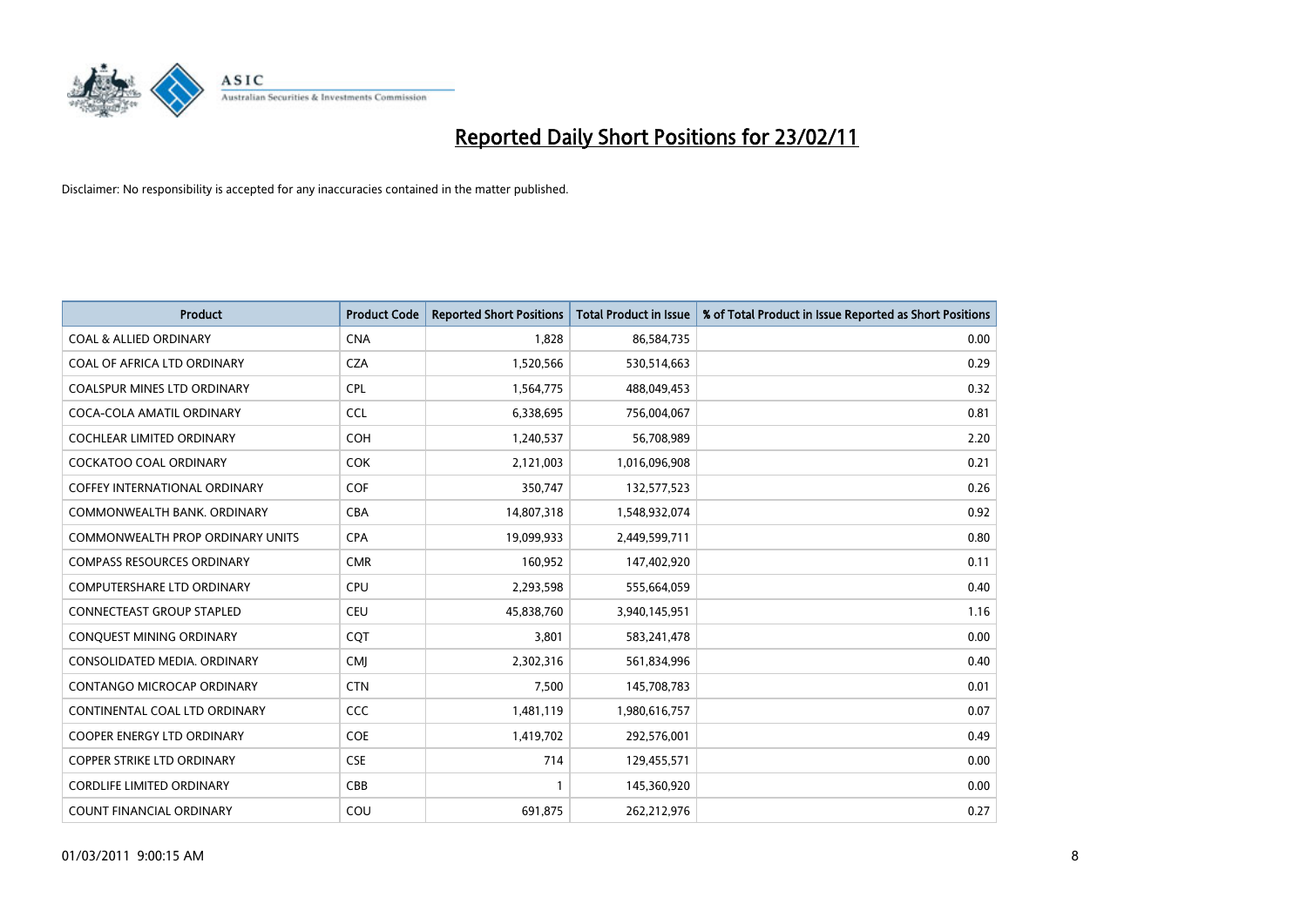

| Product                                 | <b>Product Code</b> | <b>Reported Short Positions</b> | <b>Total Product in Issue</b> | % of Total Product in Issue Reported as Short Positions |
|-----------------------------------------|---------------------|---------------------------------|-------------------------------|---------------------------------------------------------|
| <b>CRANE GROUP LIMITED ORDINARY</b>     | <b>CRG</b>          | 1,497,999                       | 79,110,667                    | 1.89                                                    |
| <b>CRESCENT GOLD ORDINARY</b>           | <b>CRE</b>          | 299,112                         | 1,077,909,687                 | 0.03                                                    |
| <b>CROMWELL PROP STAPLED SECURITIES</b> | <b>CMW</b>          | 81,928                          | 912,786,005                   | 0.01                                                    |
| <b>CROWN LIMITED ORDINARY</b>           | <b>CWN</b>          | 3,145,588                       | 754,131,800                   | 0.40                                                    |
| <b>CSG LIMITED ORDINARY</b>             | CSV                 | 894,062                         | 244,933,695                   | 0.36                                                    |
| <b>CSL LIMITED ORDINARY</b>             | <b>CSL</b>          | 9,264,338                       | 544,690,565                   | 1.66                                                    |
| CSR LIMITED DEFERRED SETTLEMENT         | <b>CSRDA</b>        | 3,982,910                       | 505,969,838                   | 0.79                                                    |
| <b>CUDECO LIMITED ORDINARY</b>          | CDU                 | 642,918                         | 145,512,643                   | 0.44                                                    |
| <b>CUSTOMERS LIMITED ORDINARY</b>       | <b>CUS</b>          | 153,885                         | 134,869,357                   | 0.11                                                    |
| DART ENERGY LTD ORDINARY                | <b>DTE</b>          | 587,064                         | 548,938,184                   | 0.10                                                    |
| DAVID JONES LIMITED ORDINARY            | <b>DJS</b>          | 20,073,054                      | 514,034,694                   | 3.87                                                    |
| <b>DECMIL GROUP LIMITED ORDINARY</b>    | <b>DCG</b>          | 17,397                          | 124,204,568                   | 0.01                                                    |
| DEEP YELLOW LIMITED ORDINARY            | <b>DYL</b>          | 15,876                          | 1,127,284,458                 | 0.00                                                    |
| DEVINE LIMITED ORDINARY                 | <b>DVN</b>          | 1,000                           | 634,918,223                   | 0.00                                                    |
| DEXUS PROPERTY GROUP STAPLED UNITS      | <b>DXS</b>          | 17,572,128                      | 4,839,024,176                 | 0.36                                                    |
| DISCOVERY METALS LTD ORDINARY           | <b>DML</b>          | 283,969                         | 436,628,231                   | 0.07                                                    |
| DOMINO PIZZA ENTERPR ORDINARY           | <b>DMP</b>          | 3                               | 68,407,674                    | 0.00                                                    |
| DOWNER EDI LIMITED ORDINARY             | <b>DOW</b>          | 8,916,621                       | 343,178,483                   | 2.59                                                    |
| DRILLSEARCH ENERGY ORDINARY             | <b>DLS</b>          | 11,434                          | 206,808,417                   | 0.01                                                    |
| DUET GROUP STAPLED US PROHIBIT.         | <b>DUE</b>          | 787,622                         | 909,692,991                   | 0.09                                                    |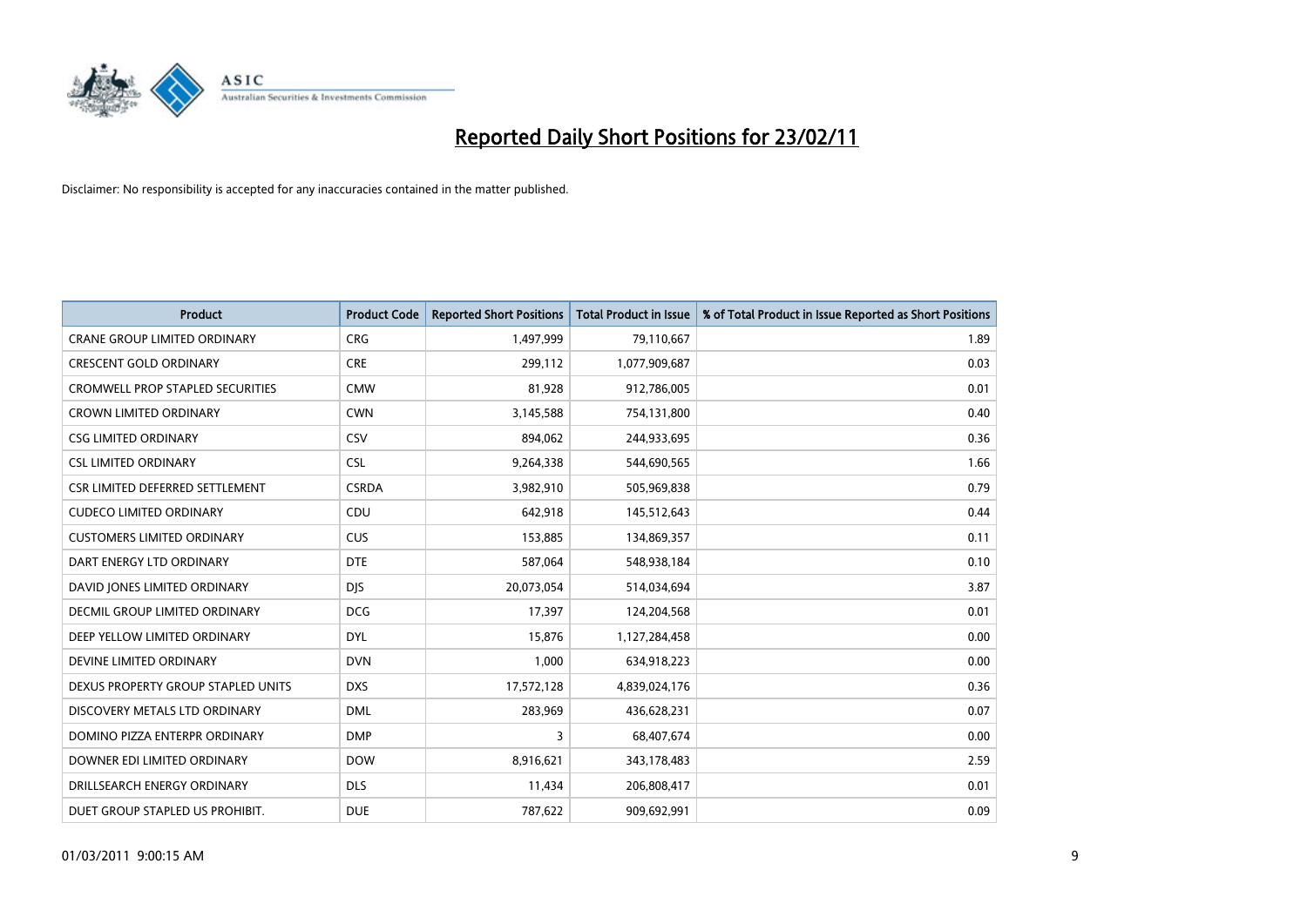

| <b>Product</b>                            | <b>Product Code</b> | <b>Reported Short Positions</b> | Total Product in Issue | % of Total Product in Issue Reported as Short Positions |
|-------------------------------------------|---------------------|---------------------------------|------------------------|---------------------------------------------------------|
| DULUXGROUP LIMITED ORDINARY               | <b>DLX</b>          | 2,491,910                       | 367,456,259            | 0.69                                                    |
| DWS ADVANCED ORDINARY                     | <b>DWS</b>          | 600                             | 132,362,763            | 0.00                                                    |
| DYESOL LIMITED ORDINARY                   | <b>DYE</b>          | 24,265                          | 143,546,197            | 0.02                                                    |
| <b>EASTERN STAR GAS ORDINARY</b>          | ESG                 | 4,107,995                       | 991,567,041            | 0.40                                                    |
| EDT RETAIL TRUST UNITS                    | <b>EDT</b>          | 99,457                          | 4,700,290,868          | 0.00                                                    |
| <b>ELDERS LIMITED HYBRIDS</b>             | <b>ELDPA</b>        | 101,200                         | 1,500,000              | 6.75                                                    |
| <b>ELDERS LIMITED ORDINARY</b>            | <b>ELD</b>          | 16,830,802                      | 448,598,480            | 3.72                                                    |
| ELDORADO GOLD CORP CDI 1:1                | EAU                 | 158,134                         | 19,905,333             | 0.81                                                    |
| ELEMENTAL MINERALS ORDINARY               | <b>ELM</b>          | 29,000                          | 152,720,427            | 0.02                                                    |
| ELEMENTOS LIMITED ORDINARY                | <b>ELT</b>          | 8                               | 56,885,454             | 0.00                                                    |
| ELIXIR PETROLEUM LTD ORDINARY             | <b>EXR</b>          | 324,400                         | 188,988,472            | 0.17                                                    |
| <b>EMECO HOLDINGS ORDINARY</b>            | <b>EHL</b>          | 585,835                         | 631,237,586            | 0.10                                                    |
| <b>ENERGY RESOURCES ORDINARY 'A'</b>      | <b>ERA</b>          | 2,951,726                       | 190,737,934            | 1.54                                                    |
| <b>ENERGY WORLD CORPOR, ORDINARY</b>      | <b>EWC</b>          | 16,878,860                      | 1,561,166,672          | 1.08                                                    |
| <b>ENGENCO LIMITED ORDINARY</b>           | EGN                 | 668,476                         | 612,679,212            | 0.11                                                    |
| <b>ENTEK ENERGY LTD ORDINARY</b>          | ETE                 | 489.903                         | 287,692,535            | 0.17                                                    |
| <b>ENTELLECT SOLUTIONS ORDINARY</b>       | <b>ESN</b>          | 464,050                         | 1,740,334,200          | 0.03                                                    |
| <b>ENVESTRA LIMITED ORDINARY</b>          | <b>ENV</b>          | 1,766,835                       | 1,430,398,609          | 0.13                                                    |
| EQUINOX MINERALS LTD CHESS DEPOSITARY INT | EON                 | 1,487,123                       | 877,042,919            | 0.17                                                    |
| EVEREST FINANCIAL ORDINARY                | <b>EFG</b>          | 4,300                           | 251,442,316            | 0.00                                                    |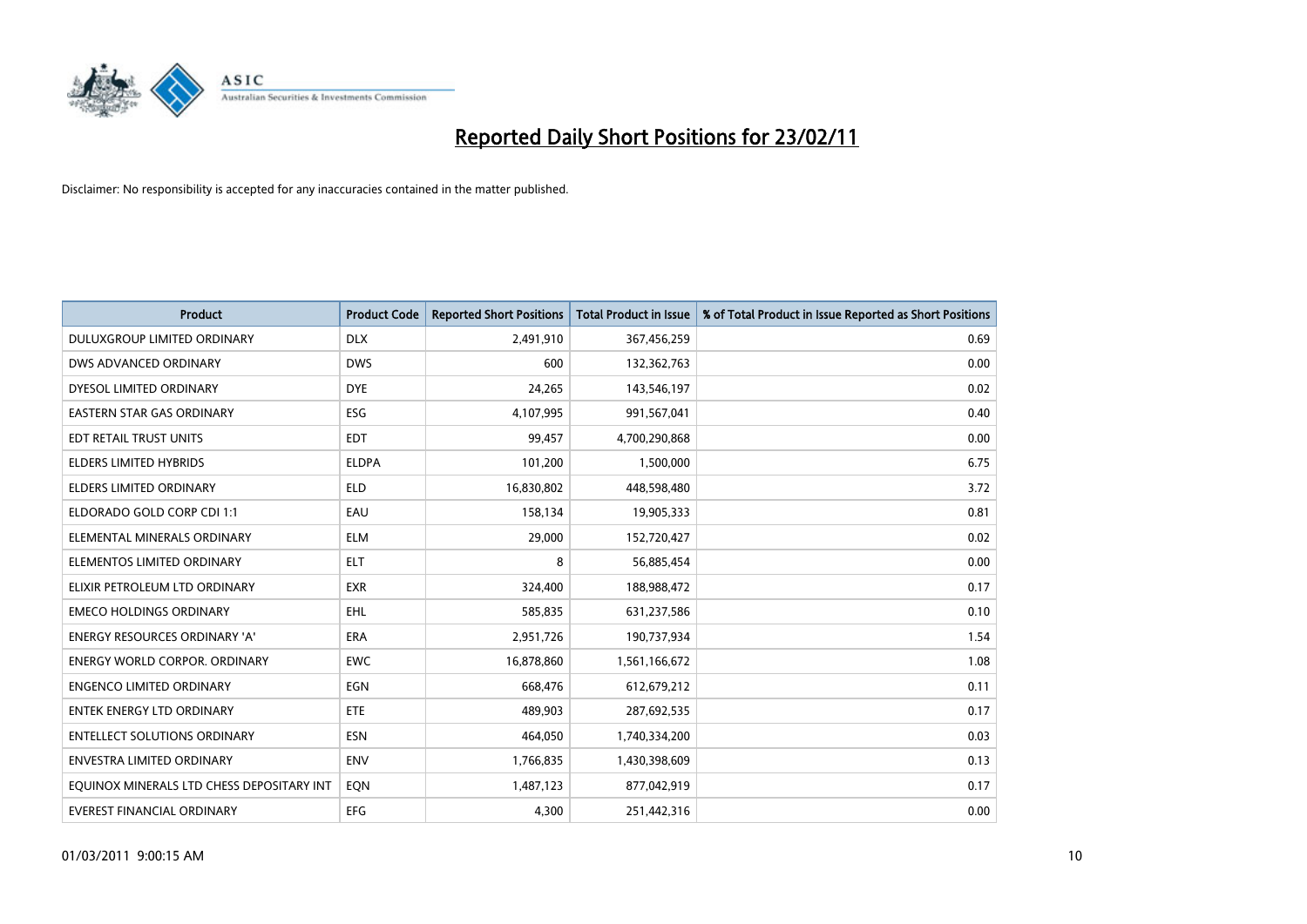

| Product                               | <b>Product Code</b> | <b>Reported Short Positions</b> | Total Product in Issue | % of Total Product in Issue Reported as Short Positions |
|---------------------------------------|---------------------|---------------------------------|------------------------|---------------------------------------------------------|
| <b>EXCO RESOURCES LTD ORDINARY</b>    | EXS                 | 31,826                          | 346,494,187            | 0.01                                                    |
| <b>EXTRACT RESOURCES ORDINARY</b>     | <b>EXT</b>          | 273,477                         | 243,552,298            | 0.10                                                    |
| FAIRFAX MEDIA LTD ORDINARY            | <b>FXJ</b>          | 303,459,987                     | 2,351,955,725          | 12.89                                                   |
| FANTASTIC HOLDINGS ORDINARY           | <b>FAN</b>          | 3,000                           | 102,739,538            | 0.00                                                    |
| <b>FAR LTD ORDINARY</b>               | <b>FAR</b>          | 664,906                         | 1,244,439,464          | 0.05                                                    |
| FERRAUS LIMITED ORDINARY              | <b>FRS</b>          | 534,145                         | 205,700,890            | 0.26                                                    |
| FISHER & PAYKEL APP. ORDINARY         | <b>FPA</b>          | 8,773,970                       | 724,235,162            | 1.21                                                    |
| FISHER & PAYKEL H. ORDINARY           | <b>FPH</b>          | 3,021,584                       | 520,409,135            | 0.58                                                    |
| FKP PROPERTY GROUP STAPLED SECURITIES | <b>FKP</b>          | 21,115,358                      | 1,174,033,185          | 1.82                                                    |
| FLEETWOOD CORP ORDINARY               | <b>FWD</b>          | 78.785                          | 57,281,484             | 0.14                                                    |
| FLETCHER BUILDING ORDINARY            | <b>FBU</b>          | 5,159,808                       | 611,250,393            | 0.85                                                    |
| FLEXIGROUP LIMITED ORDINARY           | <b>FXL</b>          | 54,364                          | 275,472,492            | 0.02                                                    |
| <b>FLIGHT CENTRE ORDINARY</b>         | <b>FLT</b>          | 2,750,428                       | 99,798,029             | 2.75                                                    |
| FLINDERS MINES LTD ORDINARY           | <b>FMS</b>          | 21,439,451                      | 1,820,384,571          | 1.17                                                    |
| <b>FOCUS MINERALS LTD ORDINARY</b>    | <b>FML</b>          | 3,234,389                       | 2,865,543,210          | 0.11                                                    |
| <b>FORGE GROUP LIMITED ORDINARY</b>   | FGE                 | 45,229                          | 82,924,014             | 0.05                                                    |
| FORTE ENERGY NL ORDINARY              | <b>FTE</b>          | 2,958,986                       | 669,756,735            | 0.44                                                    |
| FORTESCUE METALS GRP ORDINARY         | <b>FMG</b>          | 17,012,199                      | 3,112,711,159          | 0.51                                                    |
| <b>FOSTER'S GROUP ORDINARY</b>        | <b>FGL</b>          | 7,152,143                       | 1,935,386,127          | 0.35                                                    |
| FTD CORPORATION ORDINARY              | <b>FTD</b>          | 8,088                           | 33,474,593             | 0.02                                                    |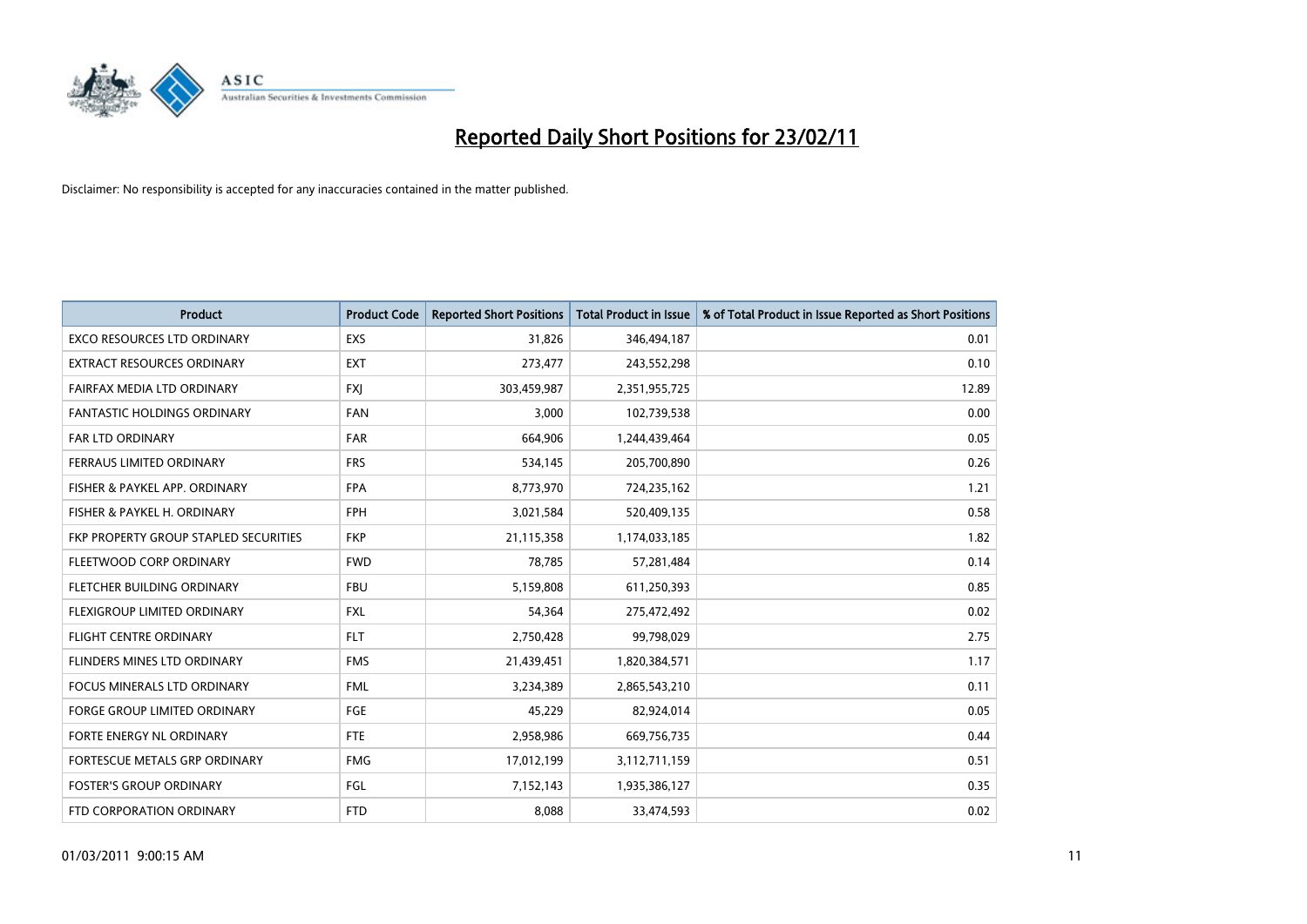

| <b>Product</b>                                   | <b>Product Code</b> | <b>Reported Short Positions</b> | <b>Total Product in Issue</b> | % of Total Product in Issue Reported as Short Positions |
|--------------------------------------------------|---------------------|---------------------------------|-------------------------------|---------------------------------------------------------|
| <b>FUNTASTIC LIMITED ORDINARY</b>                | <b>FUN</b>          | 322,528                         | 340,997,682                   | 0.09                                                    |
| <b>G.U.D. HOLDINGS ORDINARY</b>                  | GUD                 | 488,386                         | 68,426,721                    | 0.73                                                    |
| <b>G8 EDUCATION LIMITED ORDINARY</b>             | <b>GEM</b>          | 946,302                         | 183,304,537                   | 0.51                                                    |
| <b>GALAXY RESOURCES ORDINARY</b>                 | <b>GXY</b>          | 642,959                         | 214,236,091                   | 0.30                                                    |
| <b>GEODYNAMICS LIMITED ORDINARY</b>              | GDY                 | 862,535                         | 335,700,525                   | 0.25                                                    |
| <b>GINDALBIE METALS LTD ORDINARY</b>             | <b>GBG</b>          | 9,100,333                       | 935,215,590                   | 0.96                                                    |
| <b>GIRALIA RESOURCES NL ORDINARY</b>             | GIR                 | 60,172                          | 183,085,170                   | 0.03                                                    |
| <b>GLOBAL MINING ORDINARY</b>                    | GMI                 | 8,951                           | 191,820,968                   | 0.00                                                    |
| <b>GLOUCESTER COAL ORDINARY</b>                  | GCL                 | 253,055                         | 140,447,062                   | 0.18                                                    |
| <b>GME RESOURCES LTD ORDINARY</b>                | <b>GME</b>          | 800                             | 302,352,750                   | 0.00                                                    |
| <b>GOLDEN WEST RESOURCE ORDINARY</b>             | <b>GWR</b>          | 1,617                           | 189,643,817                   | 0.00                                                    |
| <b>GOODMAN FIELDER, ORDINARY</b>                 | <b>GFF</b>          | 27,718,594                      | 1,380,386,438                 | 2.03                                                    |
| <b>GOODMAN GROUP STAPLED US PROHIBIT.</b>        | <b>GMG</b>          | 4,631,187                       | 6,893,222,796                 | 0.07                                                    |
| <b>GPT GROUP STAPLED SEC.</b>                    | <b>GPT</b>          | 9,128,431                       | 1,855,529,431                 | 0.48                                                    |
| <b>GRAINCORP LIMITED A CLASS ORDINARY</b>        | <b>GNC</b>          | 708,786                         | 198,318,900                   | 0.36                                                    |
| <b>GRANGE RESOURCES. ORDINARY</b>                | GRR                 | 1,066,245                       | 1,152,077,403                 | 0.09                                                    |
| <b>GREENCAP LIMITED ORDINARY</b>                 | GCG                 |                                 | 262,515,385                   | 0.00                                                    |
| <b>GREENLAND MIN EN LTD ORDINARY</b>             | GGG                 | 1,263,365                       | 310,937,808                   | 0.40                                                    |
| <b>GRYPHON MINERALS LTD ORDINARY</b>             | GRY                 | 222,435                         | 292,822,058                   | 0.09                                                    |
| <b>GUINNESS PEAT GROUP. CHESS DEPOSITARY INT</b> | <b>GPG</b>          | 56                              | 292,813,582                   | 0.00                                                    |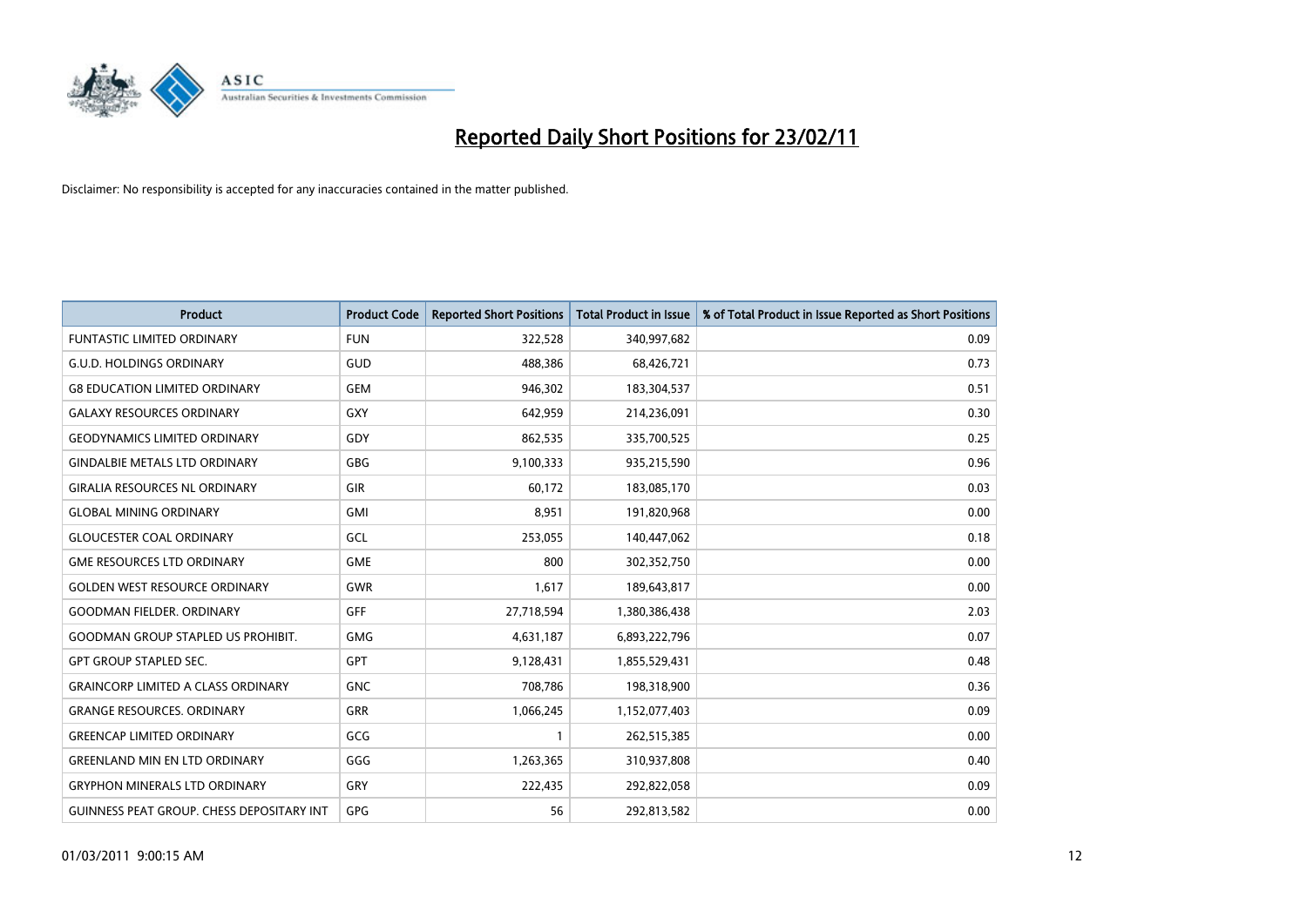

| Product                               | <b>Product Code</b> | <b>Reported Short Positions</b> | <b>Total Product in Issue</b> | % of Total Product in Issue Reported as Short Positions |
|---------------------------------------|---------------------|---------------------------------|-------------------------------|---------------------------------------------------------|
| <b>GUIARAT NRE COAL LTD ORDINARY</b>  | <b>GNM</b>          | 182,362                         | 890,948,858                   | 0.02                                                    |
| <b>GUNNS LIMITED ORDINARY</b>         | <b>GNS</b>          | 30,561,736                      | 848,401,559                   | 3.61                                                    |
| <b>GWA GROUP LTD ORDINARY</b>         | <b>GWA</b>          | 5,593,540                       | 301,102,514                   | 1.86                                                    |
| HARVEY NORMAN ORDINARY                | <b>HVN</b>          | 39,500,182                      | 1,062,316,784                 | 3.70                                                    |
| HASTIE GROUP LIMITED ORDINARY         | <b>HST</b>          | 2,690,376                       | 239,781,419                   | 1.11                                                    |
| HASTINGS DIVERSIFIED STAPLED SECURITY | <b>HDF</b>          | 560.805                         | 520,447,040                   | 0.09                                                    |
| <b>HEARTWARE INT INC CDI 35:1</b>     | <b>HIN</b>          | 272,008                         | 66,059,280                    | 0.41                                                    |
| <b>HENDERSON GROUP CDI 1:1</b>        | <b>HGG</b>          | 5,039,528                       | 554,072,125                   | 0.92                                                    |
| HFA HOLDINGS LIMITED ORDINARY         | <b>HFA</b>          | 2,157,942                       | 469,330,170                   | 0.46                                                    |
| <b>HIGHLANDS PACIFIC ORDINARY</b>     | <b>HIG</b>          | 2,382,804                       | 686,082,148                   | 0.35                                                    |
| HILLCREST LITIGAT, ORDINARY           | <b>HLS</b>          | 1,600,000                       | 76,488,557                    | 2.09                                                    |
| HILLGROVE RES LTD ORDINARY            | <b>HGO</b>          | 350,356                         | 793,698,575                   | 0.04                                                    |
| HILLS HOLDINGS LTD ORDINARY           | <b>HIL</b>          | 1,853,344                       | 248,676,841                   | 0.74                                                    |
| HORIZON OIL LIMITED ORDINARY          | <b>HZN</b>          | 2,839,560                       | 1,130,311,515                 | 0.25                                                    |
| HUNNU COAL LIMITED ORDINARY           | <b>HUN</b>          | 1,016,990                       | 182,565,002                   | 0.56                                                    |
| <b>ICON ENERGY LIMITED ORDINARY</b>   | <b>ICN</b>          | 303,636                         | 469,301,394                   | 0.06                                                    |
| <b>IINET LIMITED ORDINARY</b>         | <b>IIN</b>          | 1,094,279                       | 152,160,119                   | 0.71                                                    |
| ILUKA RESOURCES ORDINARY              | ILU                 | 4,652,391                       | 418,700,517                   | 1.12                                                    |
| <b>IMDEX LIMITED ORDINARY</b>         | <b>IMD</b>          | 11,294                          | 197,942,297                   | 0.01                                                    |
| IMF (AUSTRALIA) LTD ORDINARY          | <b>IMF</b>          | 396,605                         | 122,496,819                   | 0.32                                                    |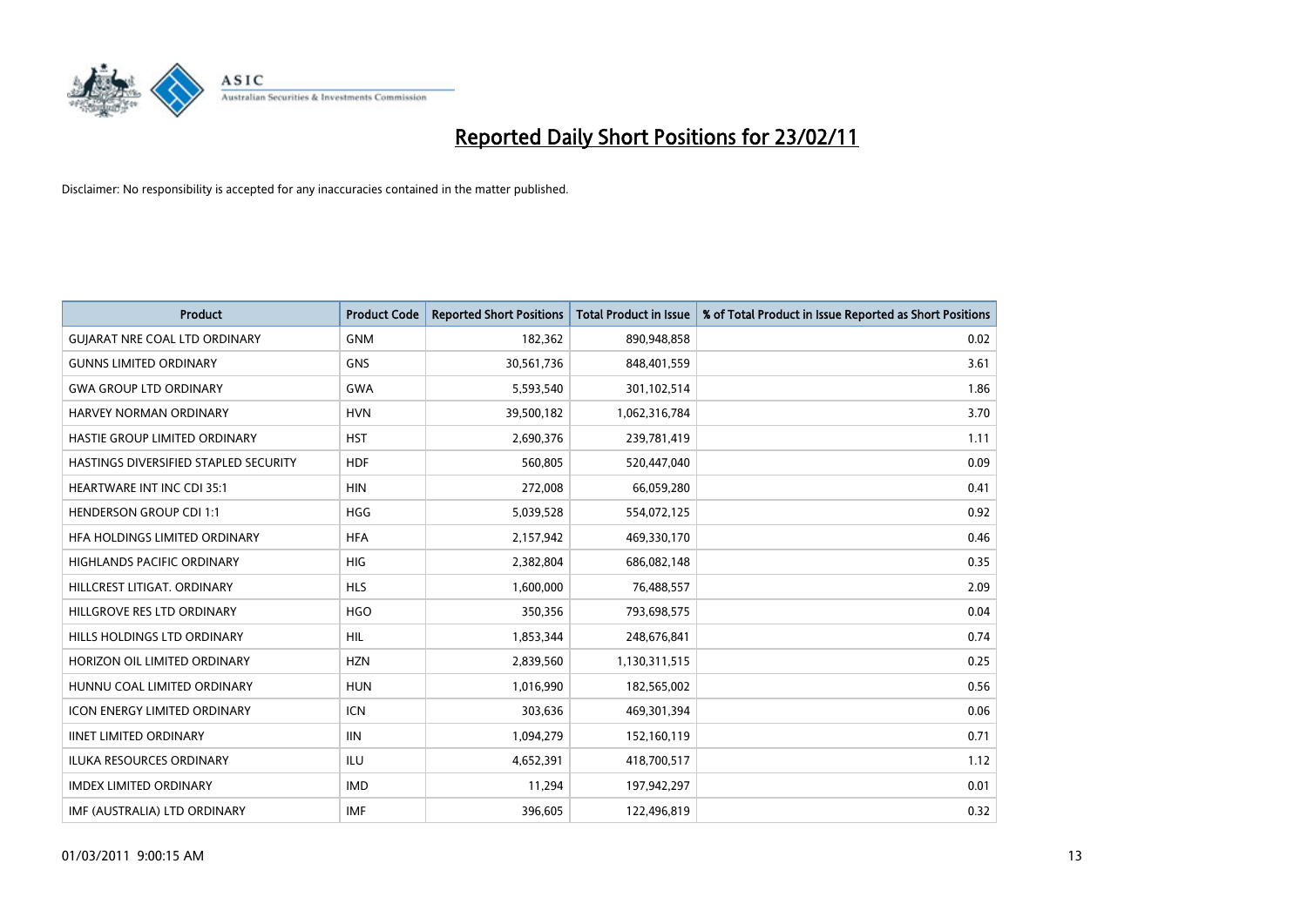

| Product                                  | <b>Product Code</b> | <b>Reported Short Positions</b> | <b>Total Product in Issue</b> | % of Total Product in Issue Reported as Short Positions |
|------------------------------------------|---------------------|---------------------------------|-------------------------------|---------------------------------------------------------|
| <b>IMX RESOURCES LTD ORDINARY</b>        | <b>IXR</b>          | 20,000                          | 262,612,803                   | 0.01                                                    |
| <b>INCITEC PIVOT ORDINARY</b>            | <b>IPL</b>          | 4,523,822                       | 1,628,730,107                 | 0.25                                                    |
| <b>INDAGO RESOURCES LTD ORDINARY</b>     | <b>IDG</b>          | 8,179                           | 7,398,655                     | 0.11                                                    |
| INDEPENDENCE GROUP ORDINARY              | <b>IGO</b>          | 1,538,677                       | 138,777,305                   | 1.11                                                    |
| <b>INDOPHIL RESOURCES ORDINARY</b>       | <b>IRN</b>          | 383,948                         | 471,445,763                   | 0.08                                                    |
| <b>INDUSTREA LIMITED ORDINARY</b>        | IDL                 | 1,570,154                       | 363,878,295                   | 0.43                                                    |
| <b>INFIGEN ENERGY STAPLED SECURITIES</b> | <b>IFN</b>          | 6,705,088                       | 761,222,569                   | 0.87                                                    |
| ING INDUSTRIAL FUND UNITS                | <b>IIF</b>          | 1,250,413                       | 2,592,249,647                 | 0.05                                                    |
| ING OFFICE FUND STAPLED SECURITIES       | <b>IOF</b>          | 16,712,323                      | 2,729,071,212                 | 0.60                                                    |
| ING RE COM GROUP STAPLED SECURITIES      | <b>ILF</b>          | 9,075                           | 441,029,194                   | 0.00                                                    |
| <b>INSURANCE AUSTRALIA ORDINARY</b>      | IAG                 | 8,243,678                       | 2,079,034,021                 | 0.38                                                    |
| <b>INTEGRA MINING LTD, ORDINARY</b>      | IGR                 | 7,521,818                       | 757,942,394                   | 1.00                                                    |
| INTER COAL HOLD LTD ORDINARY             | ICL                 | 488,273                         | 316, 342, 835                 | 0.15                                                    |
| <b>INTREPID MINES ORDINARY</b>           | <b>IAU</b>          | 1,699,911                       | 520,297,703                   | 0.33                                                    |
| <b>INVOCARE LIMITED ORDINARY</b>         | <b>IVC</b>          | 1,044,108                       | 102,421,288                   | 1.03                                                    |
| ION LIMITED ORDINARY                     | <b>ION</b>          | 164,453                         | 256,365,105                   | 0.06                                                    |
| <b>IOOF HOLDINGS LTD ORDINARY</b>        | <b>IFL</b>          | 1,750,825                       | 229,794,395                   | 0.75                                                    |
| <b>IRESS MARKET TECH. ORDINARY</b>       | <b>IRE</b>          | 2,209,502                       | 126,018,142                   | 1.74                                                    |
| <b>IRON ORE HOLDINGS ORDINARY</b>        | <b>IOH</b>          | 190,486                         | 137,729,477                   | 0.14                                                    |
| ISHARES MSCI EM MKTS CDI 1:1             | <b>IEM</b>          | 325                             | 425,700,000                   | 0.00                                                    |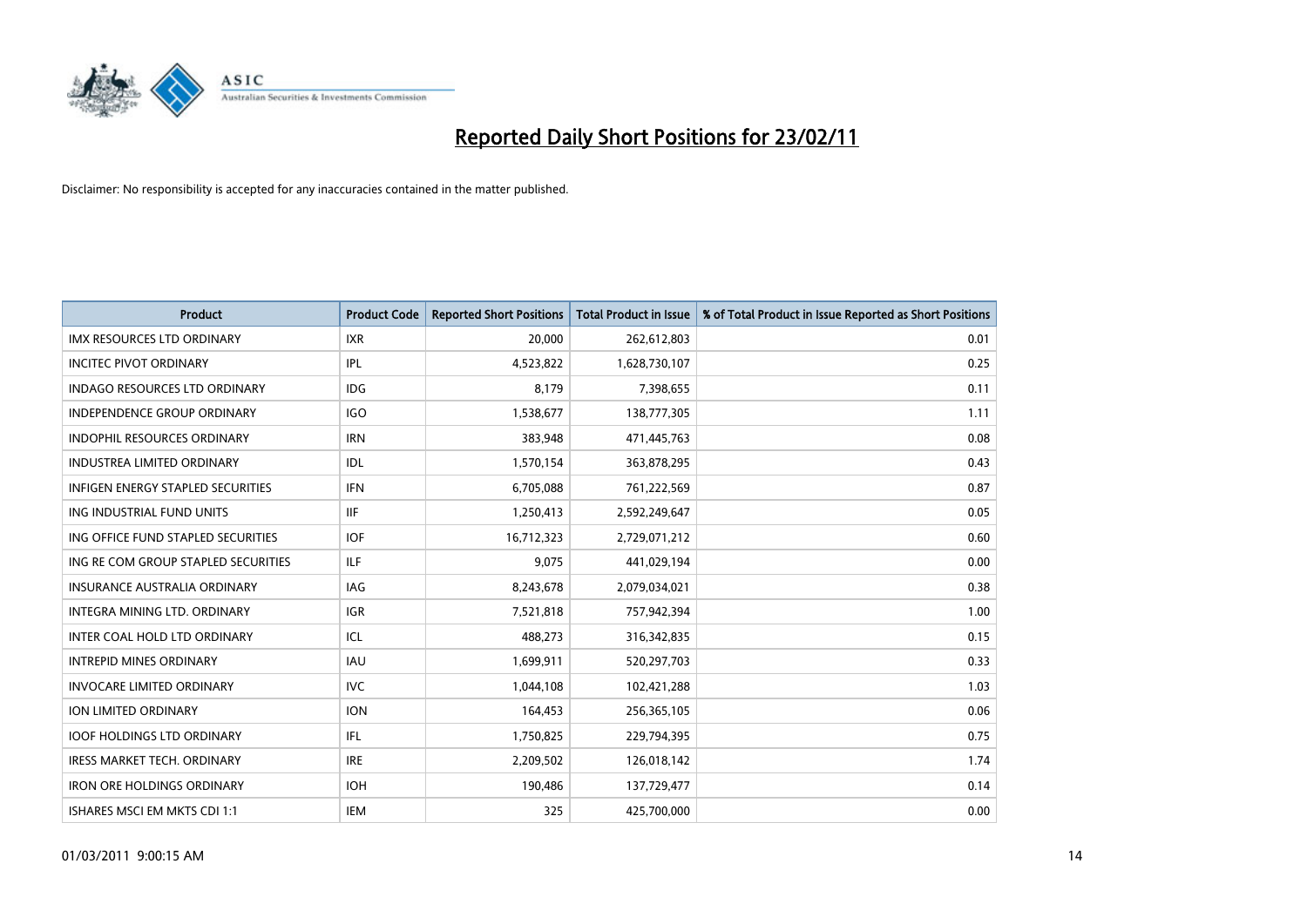

| <b>Product</b>                            | <b>Product Code</b> | <b>Reported Short Positions</b> | <b>Total Product in Issue</b> | % of Total Product in Issue Reported as Short Positions |
|-------------------------------------------|---------------------|---------------------------------|-------------------------------|---------------------------------------------------------|
| ISHARES S&P 500 CDI 1:1                   | <b>IVV</b>          | 48,977                          | 116,350,000                   | 0.04                                                    |
| ISHARES S&P HIGH DIV ISHARES S&P HIGH DIV | <b>IHD</b>          | 4,040                           | 1,700,000                     | 0.24                                                    |
| ISHARES SMALL ORDS ISHARES SMALL ORDS     | <b>ISO</b>          | 38,000                          | 5,400,000                     | 0.70                                                    |
| <b>ISOFT GROUP LIMITED ORDINARY</b>       | <b>ISF</b>          | 7,256,605                       | 1,070,595,874                 | 0.67                                                    |
| <b>IVANHOE AUSTRALIA ORDINARY</b>         | <b>IVA</b>          | 182,965                         | 418,410,103                   | 0.05                                                    |
| <b>JABIRU METALS LTD ORDINARY</b>         | <b>IML</b>          | 312,375                         | 553,304,180                   | 0.05                                                    |
| JAMES HARDIE INDUST CHESS DEPOSITARY INT  | <b>IHX</b>          | 16,346,678                      | 436,128,074                   | 3.74                                                    |
| <b>JAMESON RESOURCES ORDINARY</b>         | <b>JAL</b>          | 1,600,000                       | 95,828,865                    | 1.67                                                    |
| <b>JB HI-FI LIMITED ORDINARY</b>          | <b>IBH</b>          | 9,913,549                       | 109,325,145                   | 9.05                                                    |
| <b>KAGARA LTD ORDINARY</b>                | KZL                 | 4,777,429                       | 707,789,717                   | 0.69                                                    |
| KANGAROO RES LTD ORDINARY                 | <b>KRL</b>          | 600,000                         | 1,119,430,012                 | 0.05                                                    |
| KAROON GAS AUSTRALIA ORDINARY             | <b>KAR</b>          | 1,044,420                       | 217,620,769                   | 0.49                                                    |
| KATHMANDU HOLD LTD ORDINARY               | <b>KMD</b>          | 659,872                         | 200,000,000                   | 0.33                                                    |
| <b>KENTOR GOLD LIMITED ORDINARY</b>       | KGL                 | 299,999                         | 1,061,592,950                 | 0.03                                                    |
| <b>KEYBRIDGE CAPITAL ORDINARY</b>         | <b>KBC</b>          | 5,999                           | 172,070,564                   | 0.00                                                    |
| KIMBERLEY METALS LTD ORDINARY             | <b>KBL</b>          | 2,609                           | 161,976,319                   | 0.00                                                    |
| KINGSGATE CONSOLID, ORDINARY              | <b>KCN</b>          | 727,937                         | 134,872,337                   | 0.53                                                    |
| KINGSROSE MINING LTD ORDINARY             | <b>KRM</b>          | 89,378                          | 255,322,488                   | 0.04                                                    |
| LEIGHTON HOLDINGS ORDINARY                | LEI                 | 7,567,723                       | 302,244,299                   | 2.48                                                    |
| LEND LEASE GROUP UNIT/ORD STAPLED         | LLC                 | 1.622.453                       | 565,558,754                   | 0.29                                                    |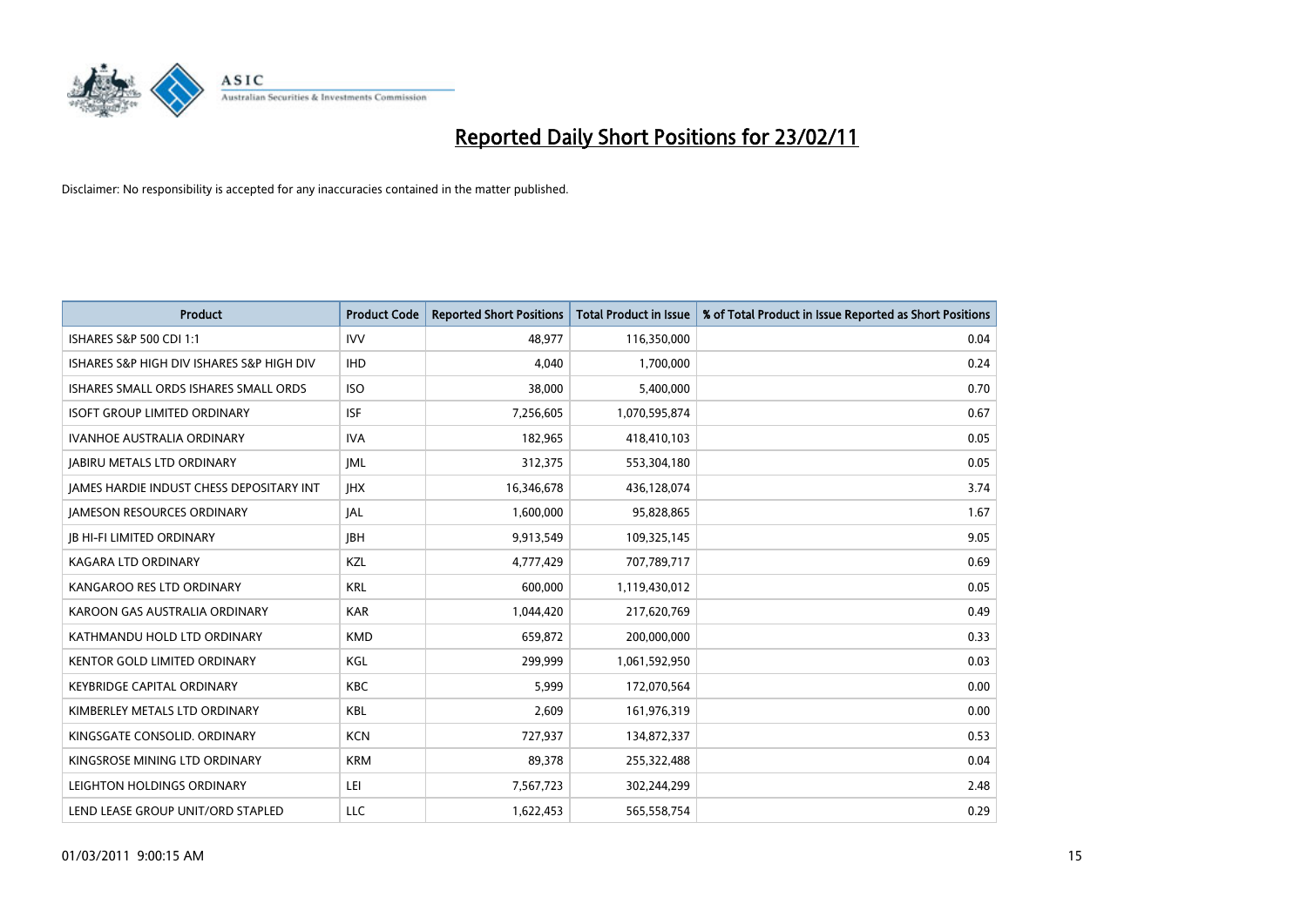

| Product                               | <b>Product Code</b> | <b>Reported Short Positions</b> | Total Product in Issue | % of Total Product in Issue Reported as Short Positions |
|---------------------------------------|---------------------|---------------------------------|------------------------|---------------------------------------------------------|
| LIBERTY RESOURCE LTD ORDINARY         | LBY                 | 182,929                         | 176,778,134            | 0.10                                                    |
| LINC ENERGY LTD ORDINARY              | <b>LNC</b>          | 5,754,841                       | 503,418,900            | 1.14                                                    |
| LIQUEFIED NATURAL ORDINARY            | <b>LNG</b>          | 354,715                         | 214,099,015            | 0.16                                                    |
| LYNAS CORPORATION ORDINARY            | <b>LYC</b>          | 65,422,201                      | 1,662,499,093          | 3.91                                                    |
| M2 TELECOMMUNICATION ORDINARY         | <b>MTU</b>          | 10,857                          | 122,855,336            | 0.01                                                    |
| MACARTHUR COAL ORDINARY               | <b>MCC</b>          | 1,869,876                       | 299,476,903            | 0.62                                                    |
| <b>MACMAHON HOLDINGS ORDINARY</b>     | <b>MAH</b>          | 5,981,013                       | 733,711,705            | 0.81                                                    |
| MACO ATLAS ROADS GRP ORDINARY STAPLED | <b>MQA</b>          | 3,698,146                       | 452,345,907            | 0.80                                                    |
| MACQUARIE GROUP LTD ORDINARY          | <b>MOG</b>          | 3,098,027                       | 346,803,580            | 0.87                                                    |
| MAGMA METALS LTD. ORDINARY            | <b>MMW</b>          | 17,500                          | 195,605,923            | 0.01                                                    |
| MANTRA RESOURCES ORDINARY             | <b>MRU</b>          | 73,779                          | 134,465,075            | 0.05                                                    |
| MAP GROUP STAPLED US PROHIBIT.        | <b>MAP</b>          | 2,932,622                       | 1,861,210,782          | 0.17                                                    |
| <b>MATRIX C &amp; E LTD ORDINARY</b>  | <b>MCE</b>          | 7,020                           | 72,964,098             | 0.01                                                    |
| MCMILLAN SHAKESPEARE ORDINARY         | <b>MMS</b>          | 52,322                          | 67,998,560             | 0.07                                                    |
| <b>MCPHERSON'S LTD ORDINARY</b>       | <b>MCP</b>          | 32,700                          | 71,651,758             | 0.04                                                    |
| MEDUSA MINING LTD ORDINARY            | <b>MML</b>          | 1,354,339                       | 188,233,911            | 0.70                                                    |
| MELBOURNE IT LIMITED ORDINARY         | <b>MLB</b>          | 142,142                         | 80,043,955             | 0.18                                                    |
| MEO AUSTRALIA LTD ORDINARY            | <b>MEO</b>          | 3,951,949                       | 539,913,260            | 0.72                                                    |
| <b>MERMAID MARINE ORDINARY</b>        | <b>MRM</b>          | 883,943                         | 213,763,662            | 0.41                                                    |
| MESOBLAST LIMITED ORDINARY            | <b>MSB</b>          | 412,013                         | 277,937,562            | 0.14                                                    |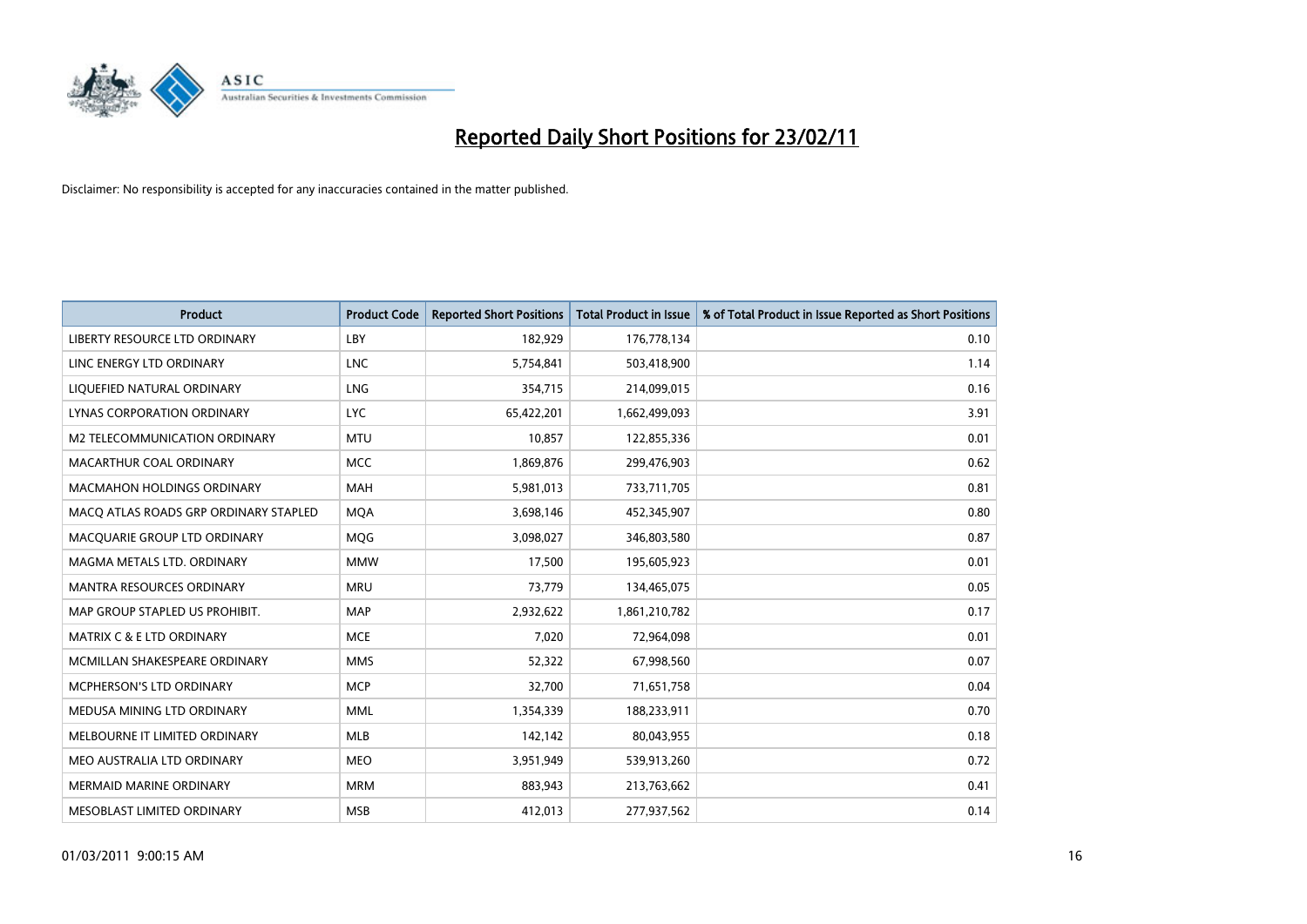

| <b>Product</b>                    | <b>Product Code</b> | <b>Reported Short Positions</b> | <b>Total Product in Issue</b> | % of Total Product in Issue Reported as Short Positions |
|-----------------------------------|---------------------|---------------------------------|-------------------------------|---------------------------------------------------------|
| METALS X LIMITED ORDINARY         | <b>MLX</b>          | 326,940                         | 1,365,661,782                 | 0.03                                                    |
| METCASH LIMITED ORDINARY          | <b>MTS</b>          | 24,204,104                      | 768,804,339                   | 3.11                                                    |
| METGASCO LIMITED ORDINARY         | <b>MEL</b>          | 249,447                         | 252,460,972                   | 0.10                                                    |
| MICLYN EXP OFFSHR ORDINARY        | <b>MIO</b>          | 147,749                         | 271,700,000                   | 0.05                                                    |
| MILTON CORPORATION ORDINARY       | <b>MLT</b>          | 100                             | 123,325,655                   | 0.00                                                    |
| MINARA RESOURCES ORDINARY         | <b>MRE</b>          | 7,772,700                       | 1,167,783,517                 | 0.65                                                    |
| MINCOR RESOURCES NL ORDINARY      | <b>MCR</b>          | 631,956                         | 200,608,804                   | 0.31                                                    |
| MINEMAKERS LIMITED ORDINARY       | <b>MAK</b>          | 269,127                         | 227,003,950                   | 0.12                                                    |
| MINERAL DEPOSITS ORDINARY         | <b>MDL</b>          | 270,292                         | 60,768,582                    | 0.45                                                    |
| MINERAL RESOURCES, ORDINARY       | <b>MIN</b>          | 219,951                         | 168,812,735                   | 0.13                                                    |
| MIRABELA NICKEL LTD ORDINARY      | <b>MBN</b>          | 9,435,679                       | 491,561,237                   | 1.91                                                    |
| MIRVAC GROUP STAPLED SECURITIES   | <b>MGR</b>          | 12,148,425                      | 3,415,819,357                 | 0.34                                                    |
| <b>MOLOPO ENERGY LTD ORDINARY</b> | <b>MPO</b>          | 1,264,514                       | 250,972,584                   | 0.51                                                    |
| MOLY MINES LIMITED ORDINARY       | <b>MOL</b>          | 15,186                          | 365,893,989                   | 0.00                                                    |
| MONADELPHOUS GROUP ORDINARY       | <b>MND</b>          | 434,825                         | 87,576,827                    | 0.49                                                    |
| MORTGAGE CHOICE LTD ORDINARY      | <b>MOC</b>          | 1,514                           | 119,948,255                   | 0.00                                                    |
| MOUNT GIBSON IRON ORDINARY        | <b>MGX</b>          | 5,021,860                       | 1,082,570,693                 | 0.46                                                    |
| MULTIPLEX SITES SITES             | <b>MXUPA</b>        | 45                              | 4,500,000                     | 0.00                                                    |
| MURCHISON METALS LTD ORDINARY     | <b>MMX</b>          | 12,186,652                      | 435,884,268                   | 2.79                                                    |
| MYER HOLDINGS LTD ORDINARY        | <b>MYR</b>          | 12,250,793                      | 582,297,884                   | 2.08                                                    |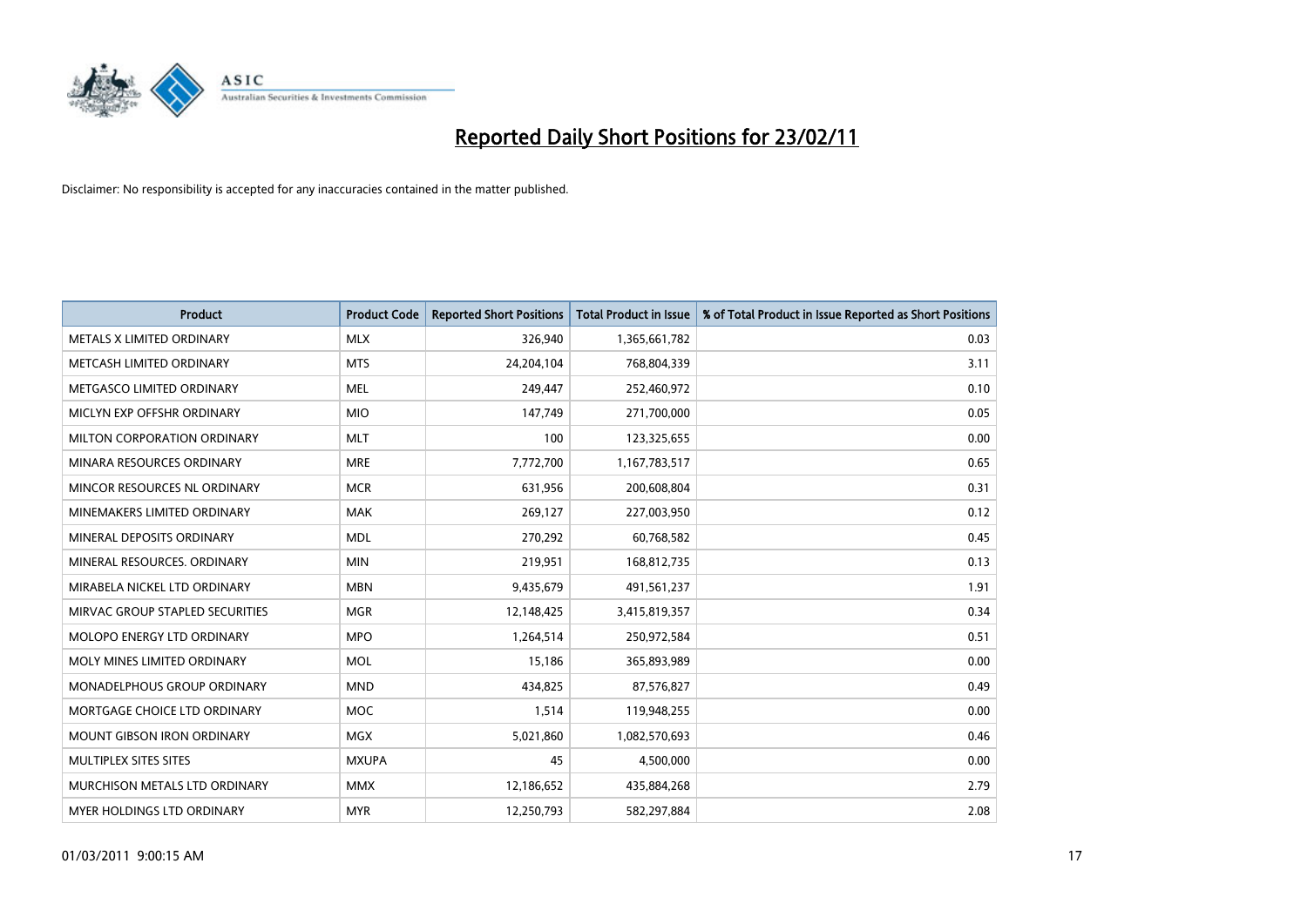

| Product                                 | <b>Product Code</b> | <b>Reported Short Positions</b> | <b>Total Product in Issue</b> | % of Total Product in Issue Reported as Short Positions |
|-----------------------------------------|---------------------|---------------------------------|-------------------------------|---------------------------------------------------------|
| <b>MYSTATE LIMITED ORDINARY</b>         | <b>MYS</b>          | 1,400                           | 67,439,158                    | 0.00                                                    |
| NAMOI COTTON CO-OP CO-OPERATIVE CAP.UNT | <b>NAM</b>          | 205,227                         | 96,978,836                    | 0.21                                                    |
| NATIONAL AUST. BANK ORDINARY            | <b>NAB</b>          | 9,342,414                       | 2,169,575,514                 | 0.41                                                    |
| NATURAL FUEL LIMITED ORDINARY           | <b>NFL</b>          |                                 | 721,912                       | 0.00                                                    |
| NAVITAS LIMITED ORDINARY                | <b>NVT</b>          | 1,349,027                       | 369,358,564                   | 0.35                                                    |
| NEPTUNE MARINE ORDINARY                 | <b>NMS</b>          | 1,937,149                       | 442,352,382                   | 0.43                                                    |
| NEW GUINEA ENERGY ORDINARY              | <b>NGE</b>          | 9,024                           | 846,541,193                   | 0.00                                                    |
| NEW HOPE CORPORATION ORDINARY           | <b>NHC</b>          | 824,222                         | 830,230,549                   | 0.10                                                    |
| NEWCREST MINING ORDINARY                | <b>NCM</b>          | 2,881,778                       | 765,173,287                   | 0.36                                                    |
| NEWS CORP A NON-VOTING CDI              | <b>NWSLV</b>        | 102,996                         | 1,829,192,100                 | 0.01                                                    |
| NEWS CORP B VOTING CDI                  | <b>NWS</b>          | 7,888,180                       | 798,520,953                   | 0.98                                                    |
| NEXBIS LIMITED ORDINARY                 | <b>NBS</b>          | 63,733                          | 798,356,704                   | 0.01                                                    |
| NEXUS ENERGY LIMITED ORDINARY           | <b>NXS</b>          | 20,490,543                      | 1,020,257,304                 | 2.01                                                    |
| NIB HOLDINGS LIMITED ORDINARY           | <b>NHF</b>          | 4,911                           | 466,765,752                   | 0.00                                                    |
| NICK SCALI LIMITED ORDINARY             | <b>NCK</b>          | 35,846                          | 81,000,000                    | 0.04                                                    |
| NIDO PETROLEUM ORDINARY                 | <b>NDO</b>          | 1,739,627                       | 1,353,627,921                 | 0.12                                                    |
| NKWE PLATINUM 10C US COMMON             | <b>NKP</b>          | 240,577                         | 559,651,184                   | 0.05                                                    |
| NOBLE MINERAL RES ORDINARY              | <b>NMG</b>          | 628,770                         | 380,667,944                   | 0.17                                                    |
| NORTHERN CREST ORDINARY                 | <b>NOC</b>          | 24,345                          | 116,074,781                   | 0.02                                                    |
| NORTHERN ENERGY CORP ORDINARY           | <b>NEC</b>          | 83,427                          | 128,420,838                   | 0.06                                                    |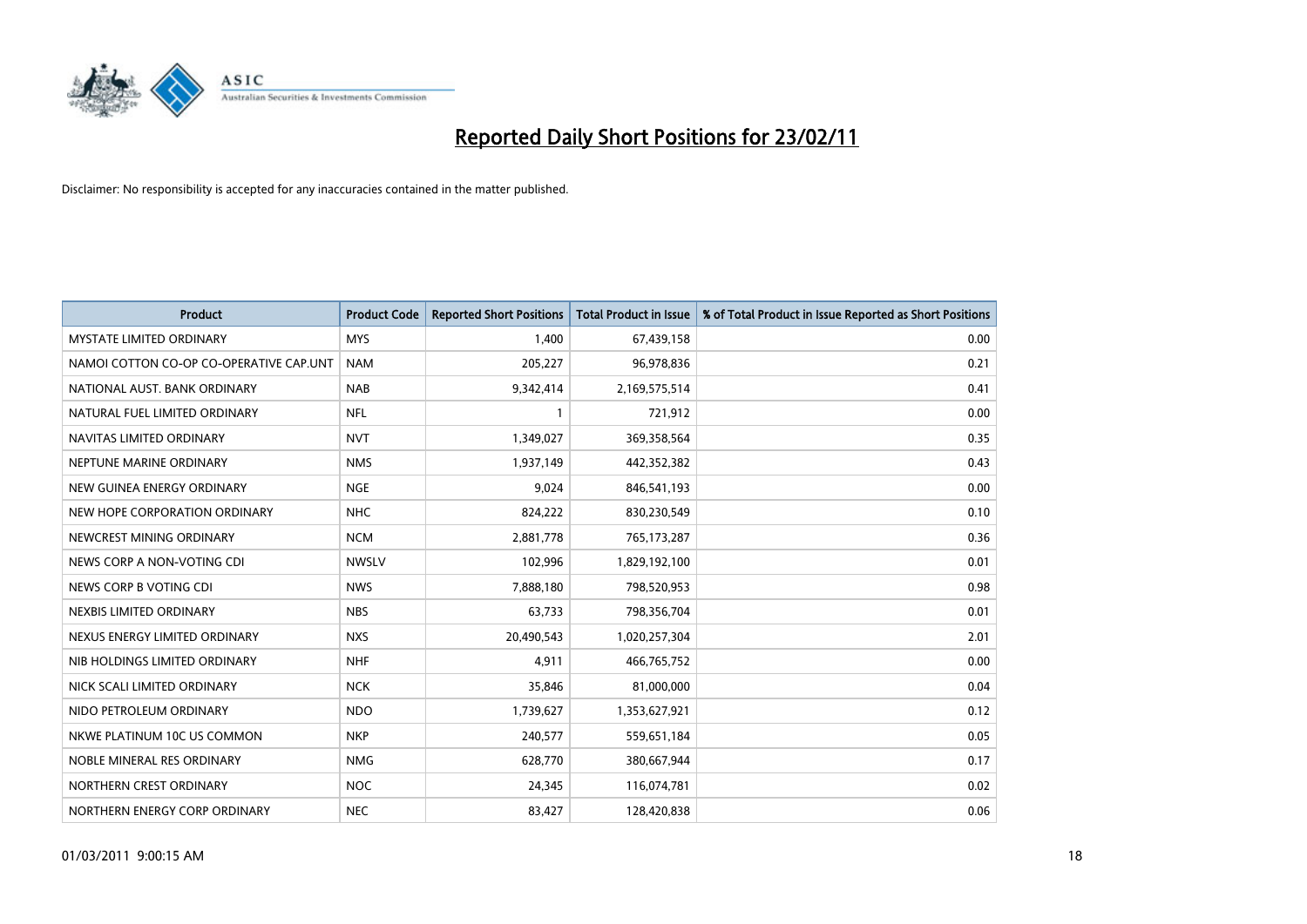

| Product                               | <b>Product Code</b> | <b>Reported Short Positions</b> | <b>Total Product in Issue</b> | % of Total Product in Issue Reported as Short Positions |
|---------------------------------------|---------------------|---------------------------------|-------------------------------|---------------------------------------------------------|
| NORTHERN IRON LTD ORDINARY            | <b>NFE</b>          | 1,338,745                       | 336,084,863                   | 0.39                                                    |
| NORTHERN MIN LTD ORDINARY             | <b>NTU</b>          | 97,075                          | 163,674,536                   | 0.06                                                    |
| NRW HOLDINGS LIMITED ORDINARY         | <b>NWH</b>          | 240,780                         | 251,223,000                   | 0.09                                                    |
| NUCOAL RESOURCES NL ORDINARY          | <b>NCR</b>          | 985,786                         | 434,612,580                   | 0.23                                                    |
| NUFARM LIMITED ORDINARY               | <b>NUF</b>          | 6,020,065                       | 261,833,005                   | 2.29                                                    |
| NUPLEX INDUSTRIES ORDINARY            | <b>NPX</b>          | 107,106                         | 195,060,783                   | 0.05                                                    |
| OAKTON LIMITED ORDINARY               | <b>OKN</b>          | 712,269                         | 93,674,235                    | 0.76                                                    |
| OCEANAGOLD CORP. CHESS DEPOSITARY INT | <b>OGC</b>          | 1,277,592                       | 262,062,610                   | 0.49                                                    |
| OCEANIA CAPITAL LTD ORDINARY          | <b>OCP</b>          | 2,500                           | 91,921,295                    | 0.00                                                    |
| OIL SEARCH LTD ORDINARY               | <b>OSH</b>          | 8,116,712                       | 1,312,888,303                 | 0.61                                                    |
| OM HOLDINGS LIMITED ORDINARY          | <b>OMH</b>          | 5,250,302                       | 503,085,150                   | 1.03                                                    |
| <b>ONESTEEL LIMITED ORDINARY</b>      | OST                 | 10,696,079                      | 1,334,723,421                 | 0.78                                                    |
| ORICA LIMITED ORDINARY                | ORI                 | 1,352,656                       | 363,223,767                   | 0.35                                                    |
| ORIGIN ENERGY ORDINARY                | <b>ORG</b>          | 4,832,187                       | 884,882,512                   | 0.52                                                    |
| OROCOBRE LIMITED ORDINARY             | <b>ORE</b>          | 294,923                         | 95,854,894                    | 0.30                                                    |
| OROTONGROUP LIMITED ORDINARY          | <b>ORL</b>          | 6,246                           | 40,880,902                    | 0.02                                                    |
| OTTO ENERGY LIMITED ORDINARY          | <b>OEL</b>          | 114,204                         | 1,134,540,071                 | 0.01                                                    |
| OZ MINERALS ORDINARY                  | OZL                 | 26,297,023                      | 3,238,546,504                 | 0.80                                                    |
| <b>PACIFIC BRANDS ORDINARY</b>        | <b>PBG</b>          | 7,225,547                       | 931,386,248                   | 0.78                                                    |
| PALADIN ENERGY LTD ORDINARY           | <b>PDN</b>          | 19,616,070                      | 777,455,983                   | 2.52                                                    |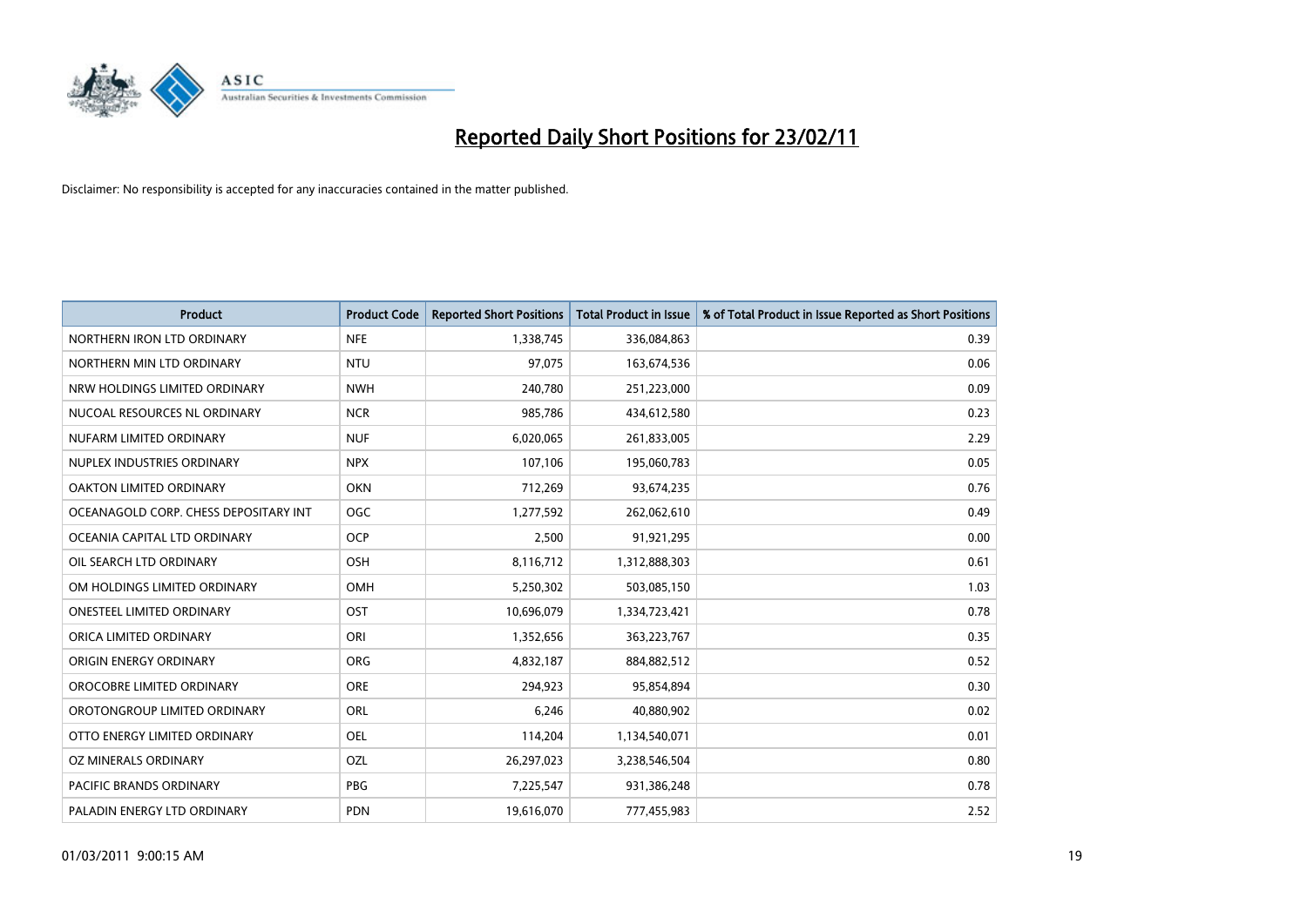

| <b>Product</b>                | <b>Product Code</b> | <b>Reported Short Positions</b> | Total Product in Issue | % of Total Product in Issue Reported as Short Positions |
|-------------------------------|---------------------|---------------------------------|------------------------|---------------------------------------------------------|
| PAN PACIFIC PETROL. ORDINARY  | <b>PPP</b>          | 242,029                         | 588,612,110            | 0.04                                                    |
| PANAUST LIMITED ORDINARY      | <b>PNA</b>          | 10,201,853                      | 2,963,456,676          | 0.34                                                    |
| PANORAMIC RESOURCES ORDINARY  | PAN                 | 1,233,189                       | 207,050,710            | 0.59                                                    |
| PAPERLINX LIMITED ORDINARY    | <b>PPX</b>          | 26,264,405                      | 603,580,761            | 4.35                                                    |
| PATTIES FOODS LTD ORDINARY    | PFL                 |                                 | 138,908,853            | 0.00                                                    |
| PEET LIMITED ORDINARY         | <b>PPC</b>          | 101,049                         | 302,965,804            | 0.03                                                    |
| PENINSULA ENERGY LTD ORDINARY | <b>PEN</b>          | 970,065                         | 2,065,138,440          | 0.04                                                    |
| PERILYA LIMITED ORDINARY      | PEM                 | 1,552,868                       | 526,075,563            | 0.29                                                    |
| PERPETUAL LIMITED ORDINARY    | <b>PPT</b>          | 2,292,305                       | 44,140,166             | 5.19                                                    |
| PERSEUS MINING LTD ORDINARY   | PRU                 | 2,627,913                       | 423,187,088            | 0.62                                                    |
| PETSEC ENERGY ORDINARY        | <b>PSA</b>          | 223,332                         | 231,283,622            | 0.10                                                    |
| PHARMAXIS LTD ORDINARY        | <b>PXS</b>          | 1,143,588                       | 228,127,809            | 0.51                                                    |
| PHOTON GROUP LTD ORDINARY     | PGA                 | 250,510                         | 1,540,543,357          | 0.02                                                    |
| PIKE RIVER COAL ORDINARY      | <b>PRC</b>          | 257,595                         | 405,513,933            | 0.06                                                    |
| PLATINUM ASSET ORDINARY       | <b>PTM</b>          | 5,807,678                       | 561,347,878            | 1.03                                                    |
| PLATINUM AUSTRALIA ORDINARY   | PLA                 | 5,455,176                       | 392,430,039            | 1.38                                                    |
| PLATINUM CAPITAL LTD ORDINARY | <b>PMC</b>          |                                 | 163,732,888            | 0.00                                                    |
| PLUTON RESOURCES ORDINARY     | <b>PLV</b>          | 99,585                          | 181,457,362            | 0.06                                                    |
| PMP LIMITED ORDINARY          | <b>PMP</b>          | 315,374                         | 335,338,483            | 0.08                                                    |
| PORT BOUVARD LIMITED ORDINARY | PBD                 | 6,754                           | 593,868,295            | 0.00                                                    |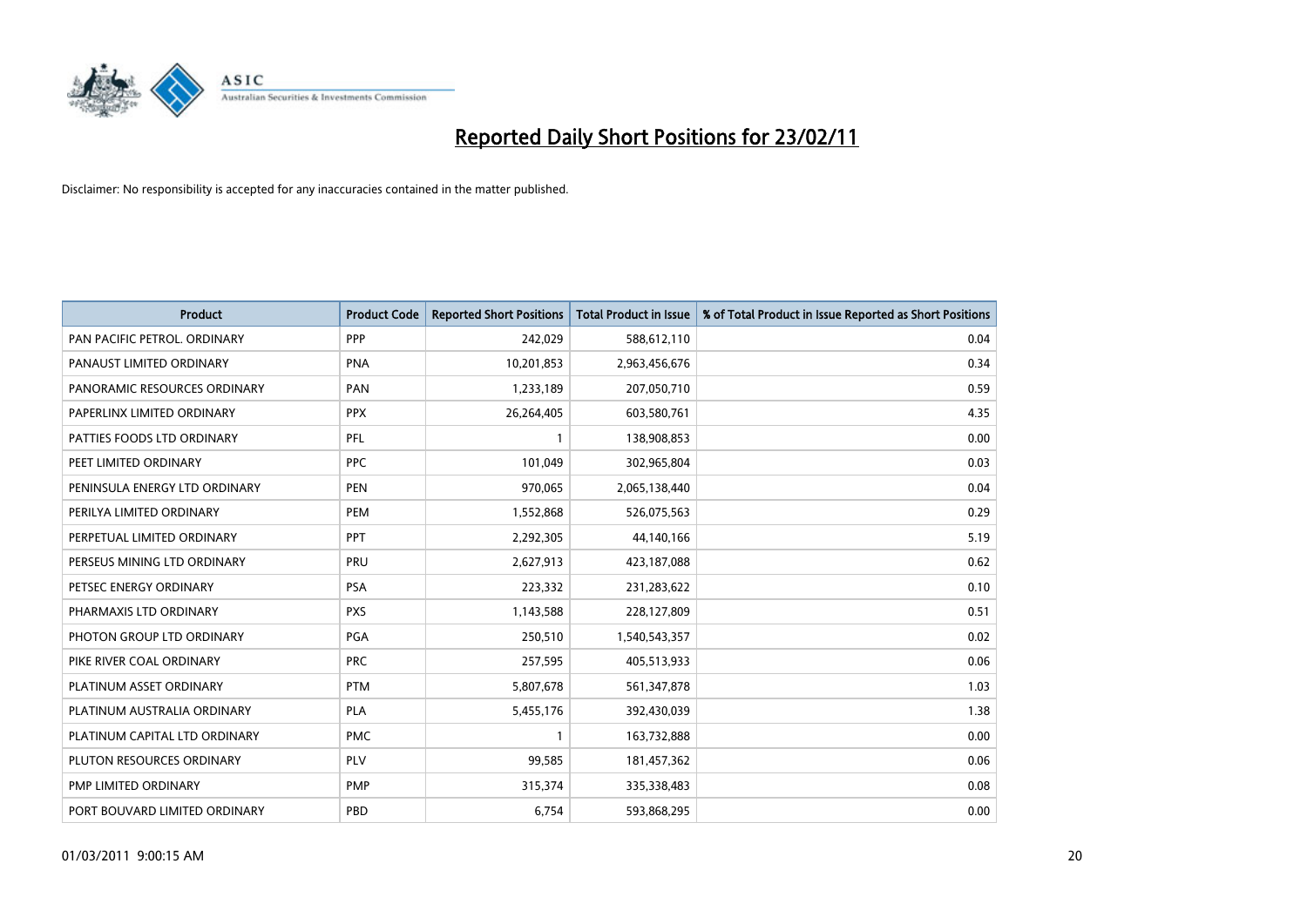

| Product                              | <b>Product Code</b> | <b>Reported Short Positions</b> | <b>Total Product in Issue</b> | % of Total Product in Issue Reported as Short Positions |
|--------------------------------------|---------------------|---------------------------------|-------------------------------|---------------------------------------------------------|
| POSEIDON NICK LTD ORDINARY           | <b>POS</b>          | 250                             | 194,876,072                   | 0.00                                                    |
| PREMIER INVESTMENTS ORDINARY         | <b>PMV</b>          | 320,602                         | 155,030,045                   | 0.20                                                    |
| PRIMARY HEALTH CARE ORDINARY         | <b>PRY</b>          | 11,718,291                      | 496,073,188                   | 2.36                                                    |
| PRIME INFR GROUP. STAPLED SECURITIES | PIH                 | 308,735                         | 351,776,795                   | 0.09                                                    |
| PRIME MEDIA GRP LTD ORDINARY         | PRT                 | 2                               | 366,330,303                   | 0.00                                                    |
| PRIMEAG AUSTRALIA ORDINARY           | PAG                 | 670                             | 150,569,976                   | 0.00                                                    |
| PROGEN PHARMACEUTIC ORDINARY         | PGL                 | 151,596                         | 24,709,097                    | 0.61                                                    |
| PROGRAMMED ORDINARY                  | <b>PRG</b>          | 540,855                         | 118,169,908                   | 0.47                                                    |
| <b>PSIVIDA CORP CDI 1:1</b>          | <b>PVA</b>          | 6,878                           | 8,972,191                     | 0.08                                                    |
| <b>QANTAS AIRWAYS ORDINARY</b>       | QAN                 | 23,253,773                      | 2,265,123,620                 | 1.03                                                    |
| OBE INSURANCE GROUP ORDINARY         | <b>OBE</b>          | 19,547,844                      | 1,051,756,499                 | 1.82                                                    |
| OR NATIONAL LIMITED ORDINARY         | <b>ORN</b>          | 15,855,772                      | 2,440,000,000                 | 0.63                                                    |
| <b>QUBE LOGISTICS ORDINARY UNITS</b> | <b>QUB</b>          | 5,275                           | 517,868,029                   | 0.00                                                    |
| RAMELIUS RESOURCES ORDINARY          | <b>RMS</b>          | 44,965                          | 291,208,795                   | 0.01                                                    |
| RAMSAY HEALTH CARE ORDINARY          | <b>RHC</b>          | 973,105                         | 202,081,252                   | 0.48                                                    |
| RANGE RESOURCES LTD ORDINARY         | <b>RRS</b>          | 136,810                         | 1,324,587,688                 | 0.01                                                    |
| <b>RCR TOMLINSON ORDINARY</b>        | <b>RCR</b>          | 68,067                          | 131,892,672                   | 0.05                                                    |
| <b>REA GROUP ORDINARY</b>            | <b>REA</b>          | 38,986                          | 129,691,280                   | 0.03                                                    |
| <b>RECKON LIMITED ORDINARY</b>       | <b>RKN</b>          | 2                               | 133,384,060                   | 0.00                                                    |
| <b>RED FORK ENERGY ORDINARY</b>      | <b>RFE</b>          | 7,813                           | 139,535,000                   | 0.01                                                    |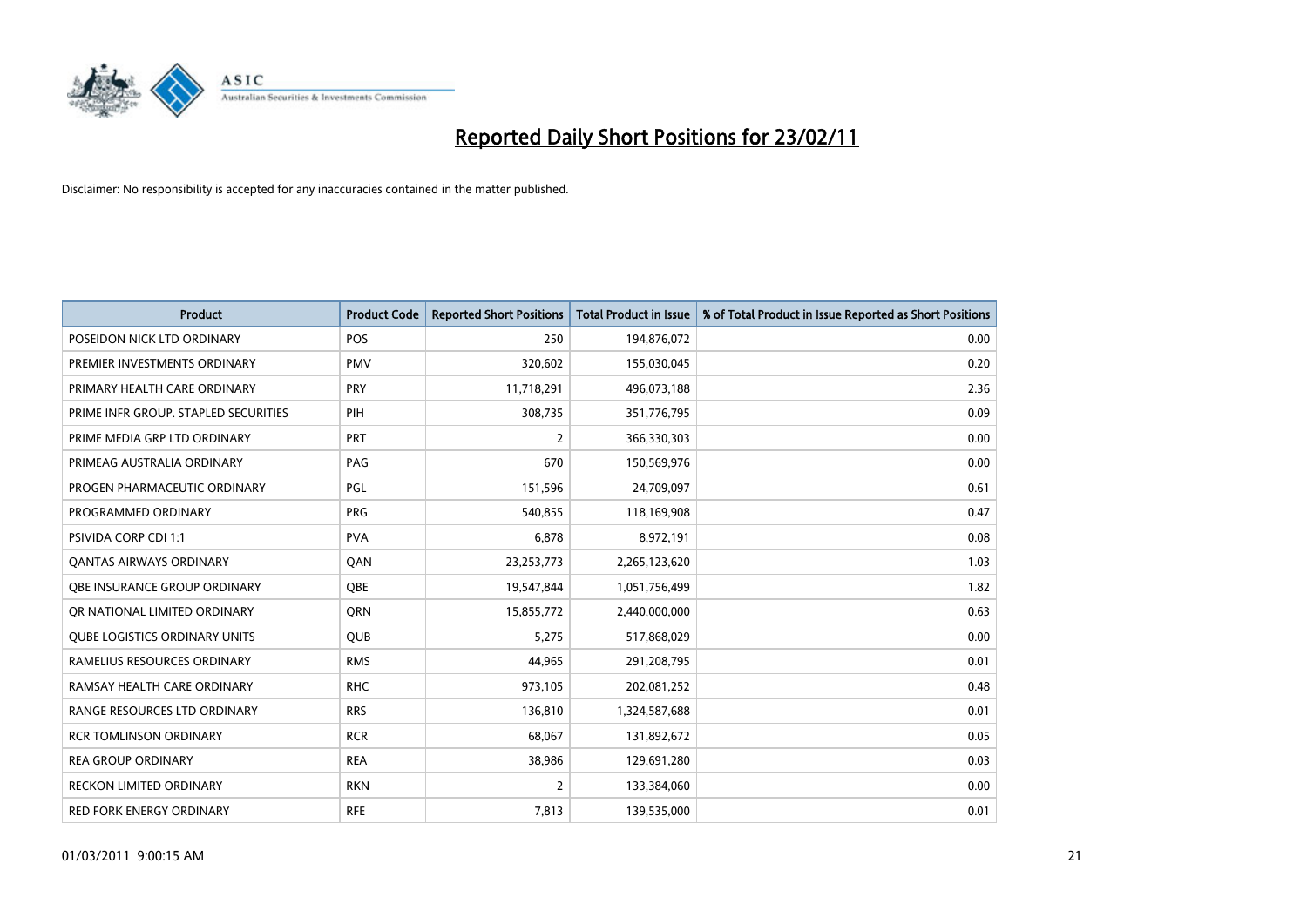

| <b>Product</b>                      | <b>Product Code</b> | <b>Reported Short Positions</b> | <b>Total Product in Issue</b> | % of Total Product in Issue Reported as Short Positions |
|-------------------------------------|---------------------|---------------------------------|-------------------------------|---------------------------------------------------------|
| REDFLEX HOLDINGS ORDINARY           | <b>RDF</b>          | 2,164                           | 110,345,599                   | 0.00                                                    |
| REED RESOURCES LTD ORDINARY         | <b>RDR</b>          | 268,205                         | 193,271,768                   | 0.14                                                    |
| REGIONAL EXPRESS ORDINARY           | <b>REX</b>          | 2,476                           | 121,254,902                   | 0.00                                                    |
| REGIS RESOURCES ORDINARY            | <b>RRL</b>          | 2,379,451                       | 430,750,415                   | 0.53                                                    |
| RESMED INC CDI 10:1                 | <b>RMD</b>          | 10,311,319                      | 1,534,676,730                 | 0.68                                                    |
| <b>RESOLUTE MINING ORDINARY</b>     | <b>RSG</b>          | 4,273,041                       | 467,211,233                   | 0.92                                                    |
| <b>RESOURCE GENERATION ORDINARY</b> | <b>RES</b>          | 226,811                         | 243,900,530                   | 0.09                                                    |
| RETAIL FOOD GROUP ORDINARY          | <b>RFG</b>          | 1,675                           | 107,301,926                   | 0.00                                                    |
| REVERSE CORP LIMITED ORDINARY       | <b>REF</b>          | 25,141                          | 92,382,175                    | 0.03                                                    |
| REX MINERALS LIMITED ORDINARY       | <b>RXM</b>          | 80,000                          | 150,317,460                   | 0.05                                                    |
| RHG LIMITED ORDINARY                | <b>RHG</b>          | 59,237                          | 318,745,978                   | 0.01                                                    |
| <b>RIDLEY CORPORATION ORDINARY</b>  | <b>RIC</b>          | 61,937                          | 307,817,071                   | 0.02                                                    |
| RIO TINTO LIMITED ORDINARY          | <b>RIO</b>          | 11,785,468                      | 435,758,720                   | 2.70                                                    |
| <b>RIVERCITY MOTORWAY STAPLED</b>   | <b>RCY</b>          | 132,000                         | 957,010,115                   | 0.01                                                    |
| RIVERSDALE MINING ORDINARY          | <b>RIV</b>          | 1,913,356                       | 236,696,188                   | 0.82                                                    |
| ROBUST RESOURCES ORDINARY           | <b>ROL</b>          | 16,181                          | 84,194,097                    | 0.02                                                    |
| ROC OIL COMPANY ORDINARY            | <b>ROC</b>          | 12,764,486                      | 713,154,560                   | 1.80                                                    |
| SAI GLOBAL LIMITED ORDINARY         | SAI                 | 196,067                         | 198,012,813                   | 0.08                                                    |
| SALMAT LIMITED ORDINARY             | <b>SLM</b>          | 99,326                          | 159,749,049                   | 0.06                                                    |
| SAMSON OIL & GAS LTD ORDINARY       | SSN                 | 439,716                         | 1,688,896,174                 | 0.03                                                    |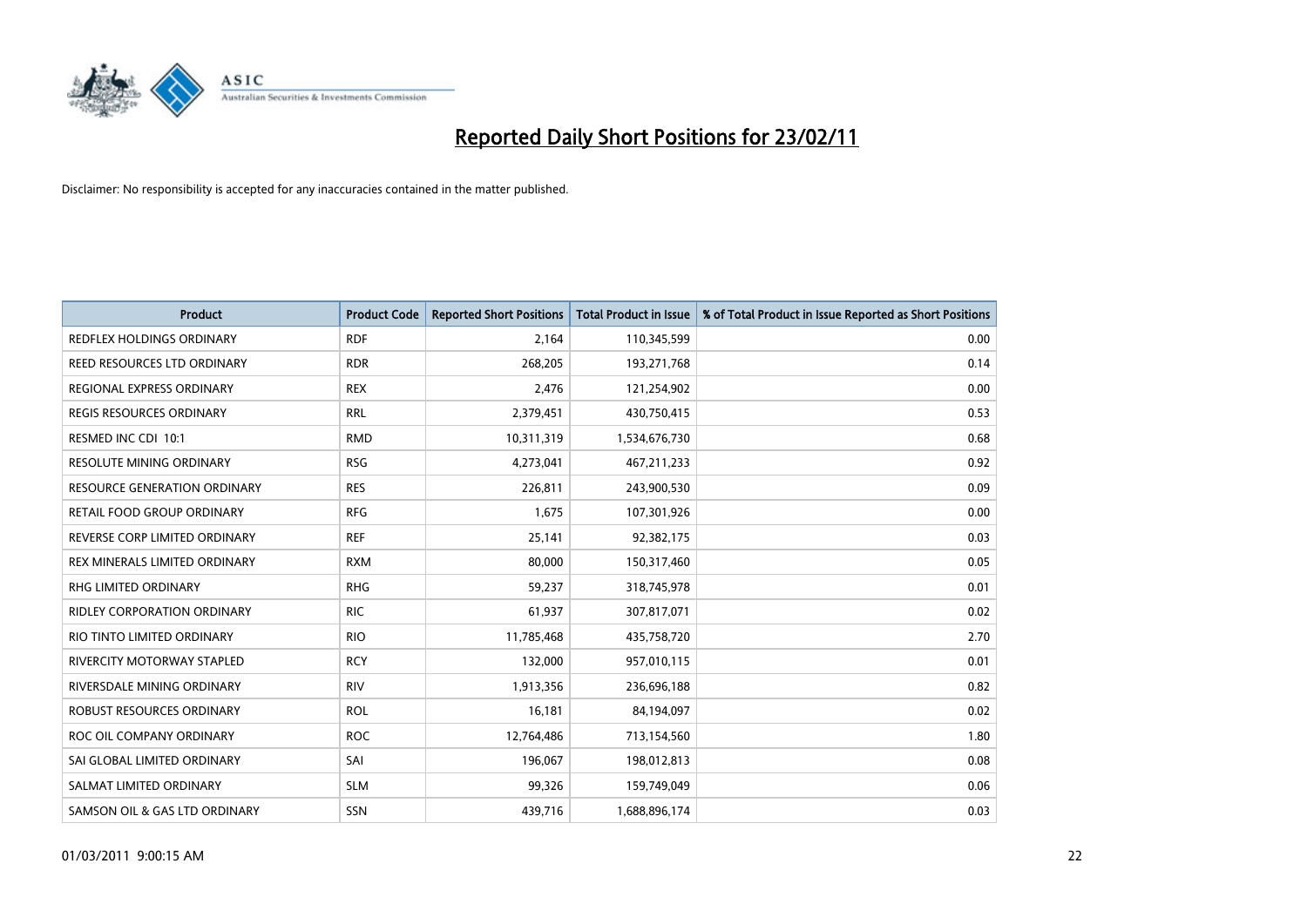

| <b>Product</b>                           | <b>Product Code</b> | <b>Reported Short Positions</b> | <b>Total Product in Issue</b> | % of Total Product in Issue Reported as Short Positions |
|------------------------------------------|---------------------|---------------------------------|-------------------------------|---------------------------------------------------------|
| SANDFIRE RESOURCES ORDINARY              | <b>SFR</b>          | 61,438                          | 148,309,969                   | 0.02                                                    |
| <b>SANTOS LTD ORDINARY</b>               | <b>STO</b>          | 7,454,164                       | 874,225,499                   | 0.83                                                    |
| SARACEN MINERAL ORDINARY                 | <b>SAR</b>          | 368,260                         | 492,151,415                   | 0.06                                                    |
| SEDGMAN LIMITED ORDINARY                 | <b>SDM</b>          | 422,363                         | 207,997,898                   | 0.20                                                    |
| SEEK LIMITED ORDINARY                    | <b>SEK</b>          | 3,542,213                       | 336,584,488                   | 1.05                                                    |
| SENETAS CORPORATION ORDINARY             | <b>SEN</b>          | 756,999                         | 463,105,195                   | 0.16                                                    |
| SERVCORP LIMITED ORDINARY                | SRV                 | 175,881                         | 98,440,807                    | 0.17                                                    |
| SERVICE STREAM ORDINARY                  | <b>SSM</b>          | 512,129                         | 283,418,867                   | 0.18                                                    |
| SEVEN GROUP HOLDINGS ORDINARY            | <b>SVW</b>          | 101,136                         | 305,410,281                   | 0.03                                                    |
| SIGMA PHARMACEUTICAL ORDINARY            | <b>SIP</b>          | 12,388,635                      | 1,178,626,572                 | 1.05                                                    |
| SIHAYO GOLD LIMITED ORDINARY             | <b>SIH</b>          | 120,463                         | 614,486,646                   | 0.02                                                    |
| SILEX SYSTEMS ORDINARY                   | <b>SLX</b>          | 246,541                         | 170,123,997                   | 0.14                                                    |
| SILVER LAKE RESOURCE ORDINARY            | <b>SLR</b>          | 245,161                         | 178,882,838                   | 0.14                                                    |
| SIMS METAL MGMT LTD ORDINARY             | SGM                 | 3,637,487                       | 204,921,757                   | 1.80                                                    |
| SINGAPORE TELECOMM. CHESS DEPOSITARY INT | SGT                 | 4,099,200                       | 318,538,714                   | 1.29                                                    |
| SKILLED GROUP LTD ORDINARY               | <b>SKE</b>          | 466,295                         | 190,738,408                   | 0.24                                                    |
| SKY CITY ENTERTAIN, ORDINARY             | <b>SKC</b>          | 1,898,617                       | 575,114,687                   | 0.33                                                    |
| <b>SKY NETWORK ORDINARY</b>              | <b>SKT</b>          | 302,385                         | 389,139,785                   | 0.08                                                    |
| SMS MANAGEMENT, ORDINARY                 | <b>SMX</b>          | 176,102                         | 67,661,358                    | 0.26                                                    |
| SONIC HEALTHCARE ORDINARY                | <b>SHL</b>          | 4,900,725                       | 388,429,875                   | 1.26                                                    |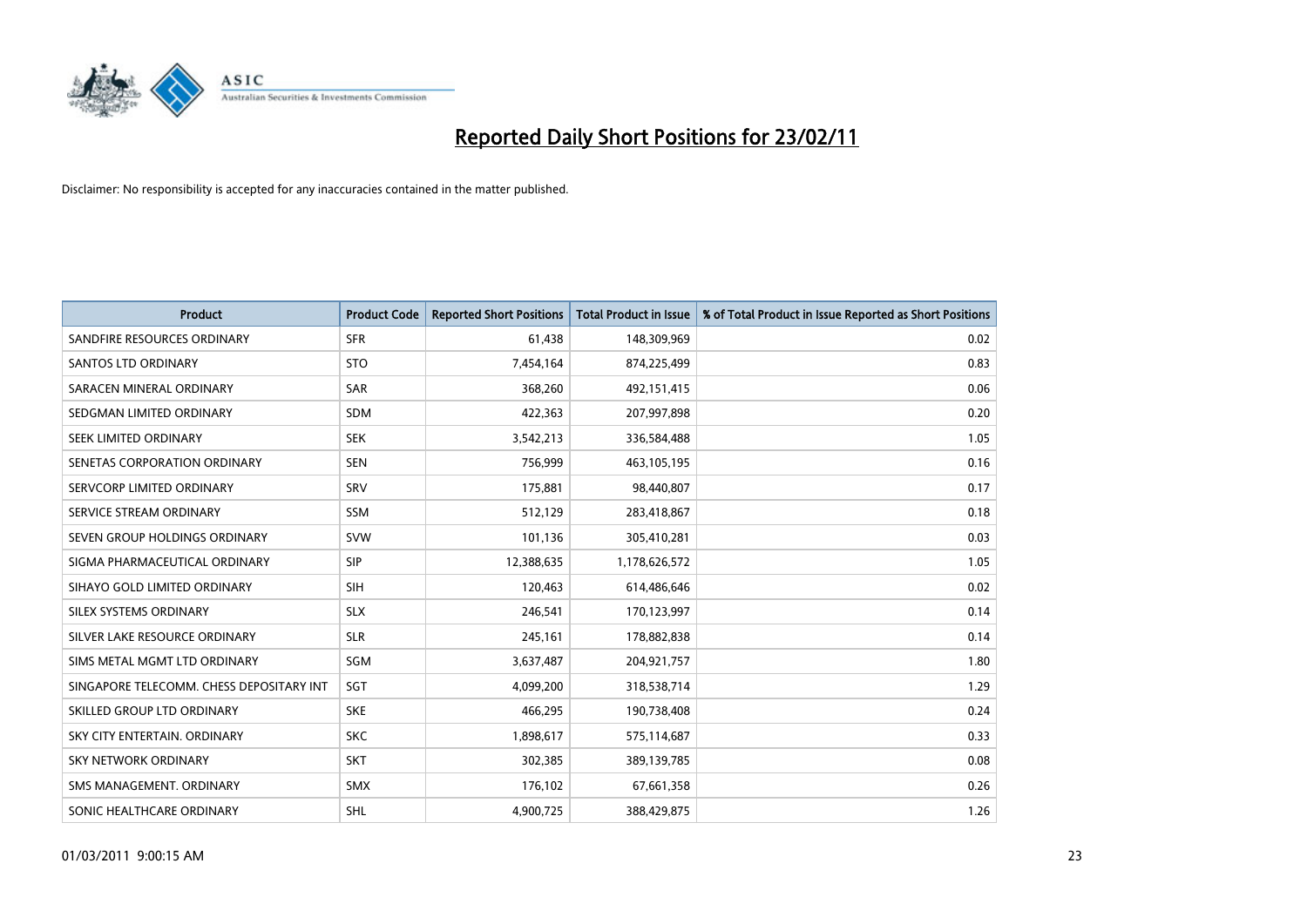

| <b>Product</b>                           | <b>Product Code</b> | <b>Reported Short Positions</b> | <b>Total Product in Issue</b> | % of Total Product in Issue Reported as Short Positions |
|------------------------------------------|---------------------|---------------------------------|-------------------------------|---------------------------------------------------------|
| SOUL PATTINSON (W.H) ORDINARY            | SOL                 | 28,558                          | 238,640,580                   | 0.01                                                    |
| SOUTH BOULDER MINES ORDINARY             | <b>STB</b>          | 7,638                           | 79,485,688                    | 0.01                                                    |
| SP AUSNET STAPLED SECURITIES             | SPN                 | 5,855,579                       | 2,795,115,439                 | 0.20                                                    |
| SPARK INFRASTRUCTURE STAPLED NOTE & UNIT | SKI                 | 9,211,248                       | 1,326,734,264                 | 0.68                                                    |
| SPDR 200 FUND ETF UNITS                  | <b>STW</b>          | 8                               | 51,439,159                    | 0.00                                                    |
| SPECIALTY FASHION ORDINARY               | <b>SFH</b>          | 2,746,430                       | 191,411,121                   | 1.43                                                    |
| SPEEWAH METALS LTD ORDINARY              | <b>SPM</b>          | 3,344                           | 113,659,397                   | 0.00                                                    |
| SPHERE MINERALS LTD ORDINARY             | <b>SPH</b>          | 4,991                           | 171,348,151                   | 0.00                                                    |
| SPOTLESS GROUP LTD ORDINARY              | <b>SPT</b>          | 2,713,243                       | 261,070,153                   | 1.05                                                    |
| ST BARBARA LIMITED ORDINARY              | <b>SBM</b>          | 3,329,844                       | 325,615,389                   | 1.03                                                    |
| STAGING CONNECTIONS ORDINARY             | <b>STG</b>          | 2,917,189                       | 78,317,726                    | 3.72                                                    |
| STANMORE COAL LTD ORDINARY               | <b>SMR</b>          | 17,231                          | 87,250,738                    | 0.02                                                    |
| STH AMERICAN COR LTD ORDINARY            | SAY                 | 9,200                           | 233,651,371                   | 0.00                                                    |
| STH CRS ELECT ENGNR ORDINARY             | <b>SXE</b>          | 14,781                          | 124,178,939                   | 0.01                                                    |
| STHN CROSS MEDIA ORDINARY                | <b>SXL</b>          | 688,073                         | 378,827,750                   | 0.18                                                    |
| STOCKLAND UNITS/ORD STAPLED              | SGP                 | 15,877,137                      | 2,383,036,717                 | 0.66                                                    |
| STRAITS RES LTD. ORDINARY                | SRQ                 | 1,825,877                       | 316, 342, 835                 | 0.57                                                    |
| STW COMMUNICATIONS ORDINARY              | SGN                 | 309,640                         | 364,310,964                   | 0.08                                                    |
| SUNCORP GROUP LTD ORDINARY               | <b>SUN</b>          | 4,576,950                       | 1,281,390,524                 | 0.35                                                    |
| SUNDANCE ENERGY ORDINARY                 | <b>SEA</b>          | 5,303                           | 276,709,585                   | 0.00                                                    |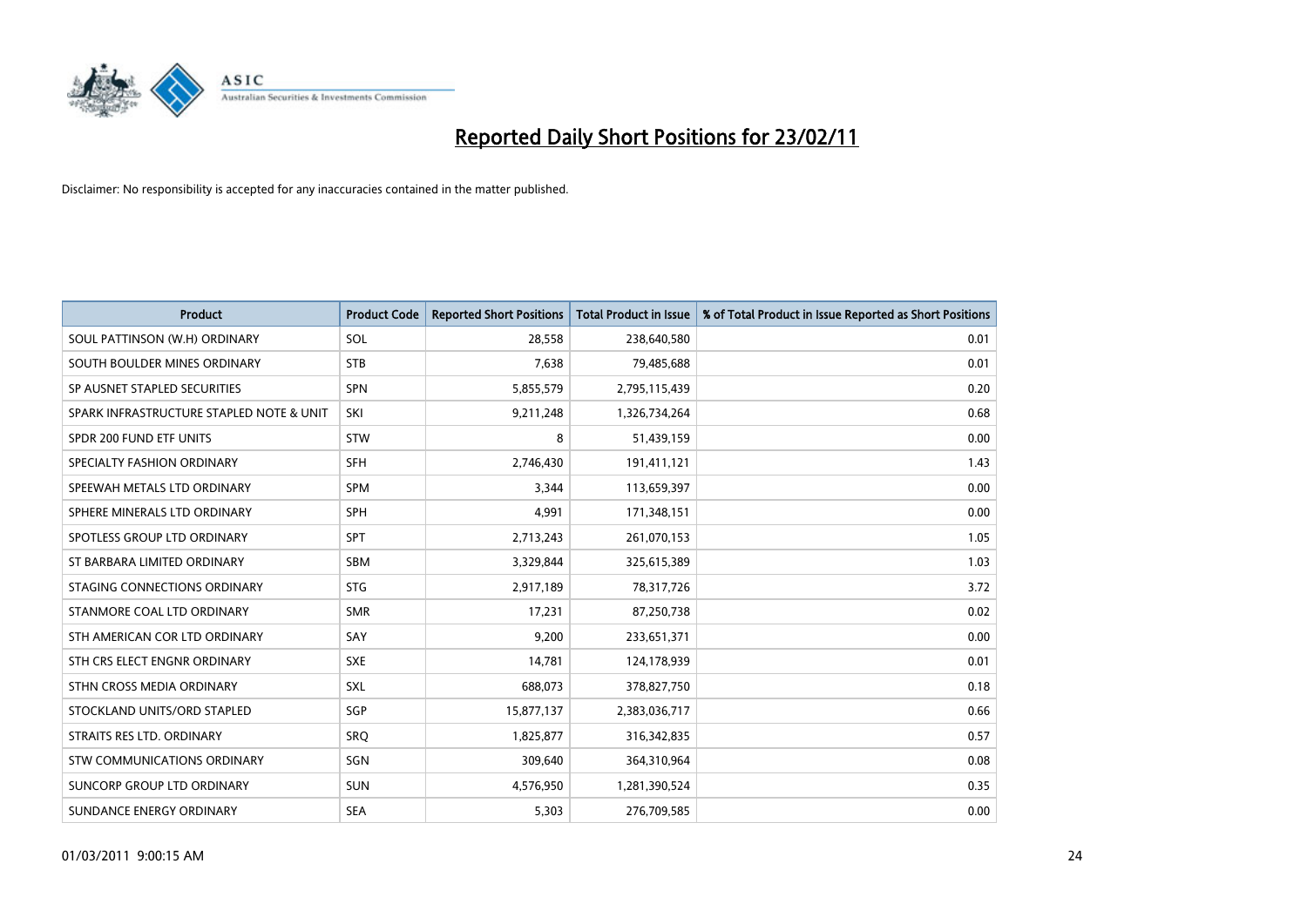

| <b>Product</b>                       | <b>Product Code</b> | <b>Reported Short Positions</b> | <b>Total Product in Issue</b> | % of Total Product in Issue Reported as Short Positions |
|--------------------------------------|---------------------|---------------------------------|-------------------------------|---------------------------------------------------------|
| SUNDANCE RESOURCES ORDINARY          | SDL                 | 13,381,220                      | 2,712,401,668                 | 0.49                                                    |
| SUNLAND GROUP LTD ORDINARY           | <b>SDG</b>          | 225,411                         | 225,572,921                   | 0.10                                                    |
| SUPER RET REP LTD ORDINARY           | SUL                 | 112,422                         | 129,039,842                   | 0.09                                                    |
| SWICK MINING ORDINARY                | <b>SWK</b>          | 276,001                         | 236,724,970                   | 0.12                                                    |
| SYMEX HOLDINGS ORDINARY              | <b>SYM</b>          | 6,633                           | 125,037,628                   | 0.01                                                    |
| <b>TABCORP HOLDINGS LTD ORDINARY</b> | <b>TAH</b>          | 1,243,518                       | 684,918,140                   | 0.17                                                    |
| <b>TALENT2 INTERNATION ORDINARY</b>  | <b>TWO</b>          | 7                               | 141,787,000                   | 0.00                                                    |
| TALISMAN MINING ORDINARY             | <b>TLM</b>          | 18,675                          | 130,438,627                   | 0.01                                                    |
| TANAMI GOLD NL ORDINARY              | <b>TAM</b>          | 14,724                          | 260,947,676                   | 0.01                                                    |
| TAP OIL LIMITED ORDINARY             | <b>TAP</b>          | 1,167,769                       | 240,967,311                   | 0.49                                                    |
| TASSAL GROUP LIMITED ORDINARY        | <b>TGR</b>          | 27,965                          | 146,304,404                   | 0.01                                                    |
| TATTS GROUP LTD ORDINARY             | <b>TTS</b>          | 25,146,790                      | 1,300,888,465                 | 1.94                                                    |
| <b>TELECOM CORPORATION ORDINARY</b>  | <b>TEL</b>          | 21,399,745                      | 1,924,622,088                 | 1.13                                                    |
| TELSTRA CORPORATION, ORDINARY        | <b>TLS</b>          | 55,589,800                      | 12,443,074,357                | 0.44                                                    |
| TEN NETWORK HOLDINGS ORDINARY        | <b>TEN</b>          | 20,741,792                      | 1,045,236,720                 | 1.98                                                    |
| TERANGA GOLD CORP CDI 1:1            | <b>TGZ</b>          | 203.449                         | 149,817,696                   | 0.13                                                    |
| TERRAMIN AUSTRALIA, ORDINARY         | <b>TZN</b>          | 104,300                         | 167,315,574                   | 0.06                                                    |
| TFS CORPORATION LTD ORDINARY         | <b>TFC</b>          | 64,242                          | 228,397,097                   | 0.02                                                    |
| THE REJECT SHOP ORDINARY             | <b>TRS</b>          | 313,487                         | 26,033,570                    | 1.22                                                    |
| THOR MINING PLC CHESS DEPOSITARY     | <b>THR</b>          | 2,307                           | 240,235,256                   | 0.00                                                    |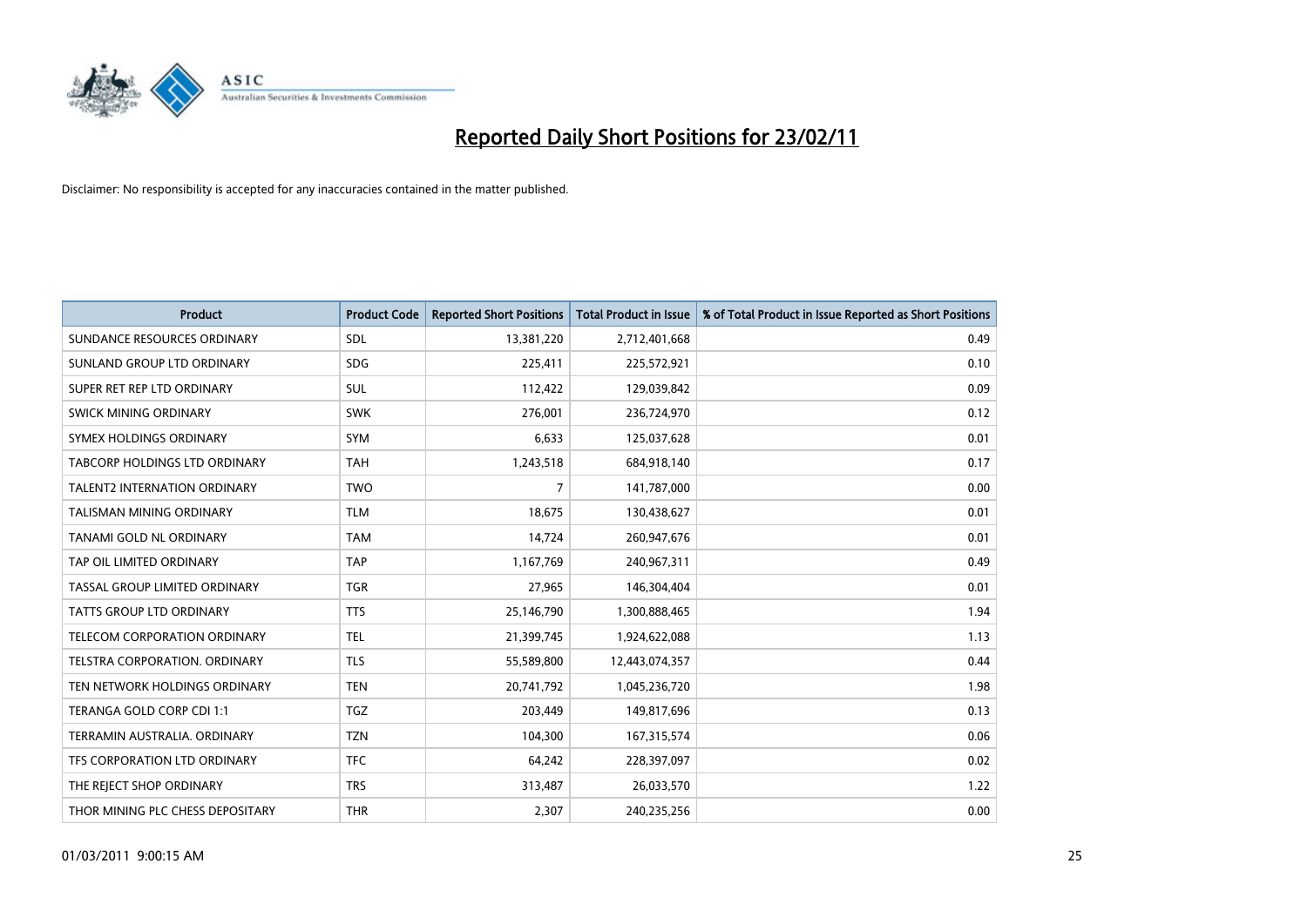

| <b>Product</b>                          | <b>Product Code</b> | <b>Reported Short Positions</b> | <b>Total Product in Issue</b> | % of Total Product in Issue Reported as Short Positions |
|-----------------------------------------|---------------------|---------------------------------|-------------------------------|---------------------------------------------------------|
| THORN GROUP LIMITED ORDINARY            | <b>TGA</b>          | 29,082                          | 129,858,924                   | 0.02                                                    |
| THUNDELARRA EXPLOR. ORDINARY            | <b>THX</b>          | 7,972                           | 153,414,483                   | 0.01                                                    |
| <b>TIGER RESOURCES ORDINARY</b>         | <b>TGS</b>          | 211,138                         | 597,523,151                   | 0.04                                                    |
| TIMBERCORP LIMITED ORDINARY             | <b>TIM</b>          | 90,074                          | 352,071,429                   | 0.02                                                    |
| <b>TISHMAN SPEYER UNITS</b>             | <b>TSO</b>          | 61,033                          | 338,440,904                   | 0.01                                                    |
| TNG LIMITED ORDINARY                    | <b>TNG</b>          | 4,321                           | 258,055,076                   | 0.00                                                    |
| TOLL HOLDINGS LTD ORDINARY              | <b>TOL</b>          | 17,181,678                      | 706,577,616                   | 2.43                                                    |
| TORO ENERGY LIMITED ORDINARY            | <b>TOE</b>          | 35,404                          | 964,936,676                   | 0.00                                                    |
| TOWER AUSTRALIA ORDINARY                | <b>TAL</b>          | 930,166                         | 419,652,394                   | 0.22                                                    |
| <b>TOWER LIMITED ORDINARY</b>           | <b>TWR</b>          | 714,119                         | 263,603,448                   | 0.27                                                    |
| TOX FREE SOLUTIONS ORDINARY             | <b>TOX</b>          | 93,067                          | 91,905,500                    | 0.10                                                    |
| TPG TELECOM LIMITED ORDINARY            | <b>TPM</b>          | 3,744,166                       | 775,522,421                   | 0.46                                                    |
| TRANSFIELD SERV INFR STAPLED SECURITIES | <b>TSI</b>          | 1,097,092                       | 434,862,971                   | 0.26                                                    |
| <b>TRANSFIELD SERVICES ORDINARY</b>     | <b>TSE</b>          | 837,091                         | 549,715,957                   | 0.15                                                    |
| TRANSPACIFIC INDUST, ORDINARY           | <b>TPI</b>          | 19,905,696                      | 960,638,735                   | 2.09                                                    |
| TRANSURBAN GROUP TRIPLE STAPLED SEC.    | <b>TCL</b>          | 4,642,753                       | 1,443,543,731                 | 0.33                                                    |
| TRINITY GROUP STAPLED SECURITIES        | <b>TCQ</b>          | 3,419                           | 231,701,539                   | 0.00                                                    |
| TROY RESOURCES NL ORDINARY              | <b>TRY</b>          | 38,835                          | 87,565,323                    | 0.04                                                    |
| <b>UGL LIMITED ORDINARY</b>             | <b>UGL</b>          | 4,715,327                       | 166,028,705                   | 2.83                                                    |
| UNILIFE CORPORATION CDI US PROHIBITED   | <b>UNS</b>          | 213,530                         | 277,791,611                   | 0.07                                                    |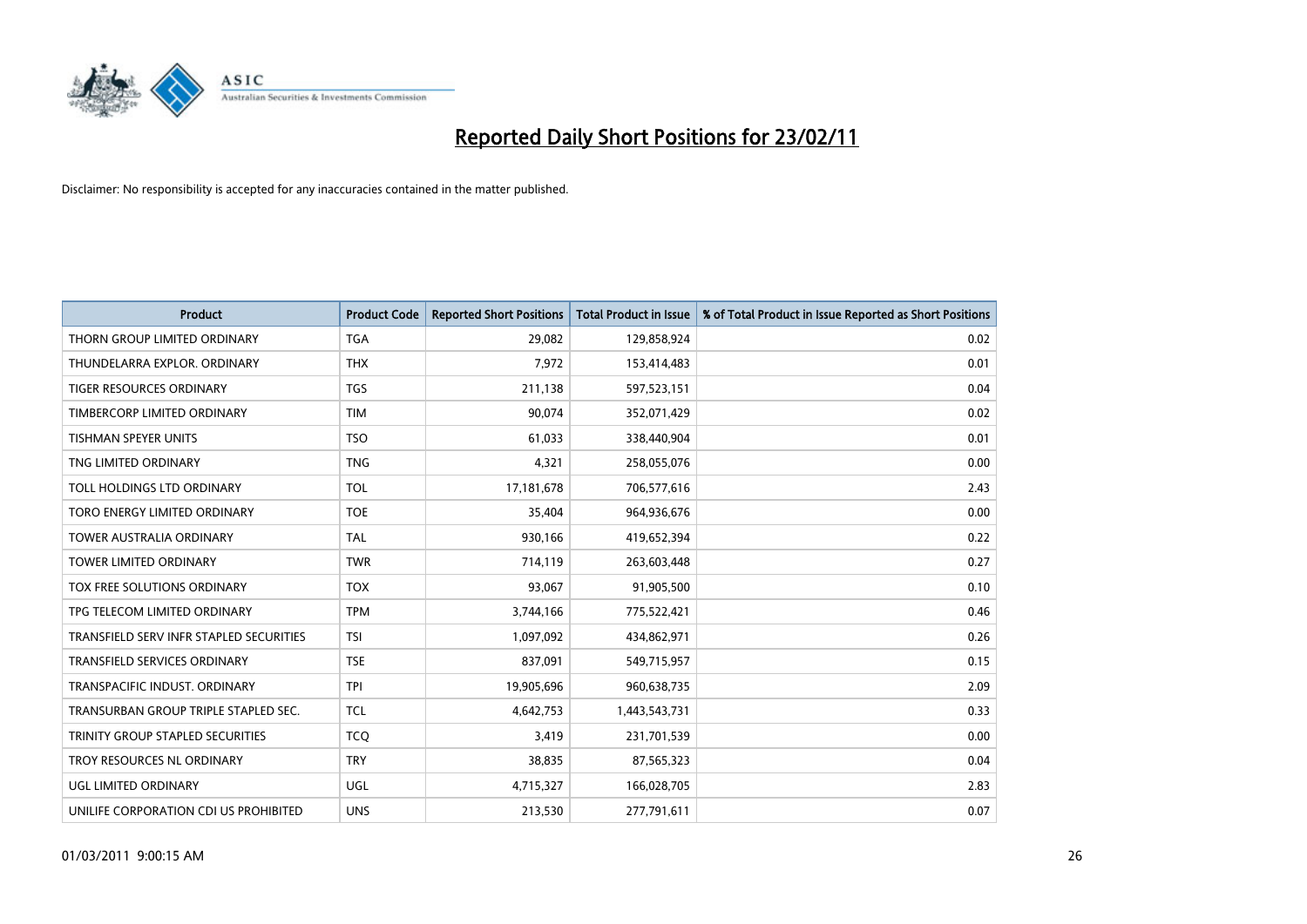

| Product                                   | <b>Product Code</b> | <b>Reported Short Positions</b> | Total Product in Issue | % of Total Product in Issue Reported as Short Positions |
|-------------------------------------------|---------------------|---------------------------------|------------------------|---------------------------------------------------------|
| UXC LIMITED ORDINARY                      | <b>UXC</b>          | 625,686                         | 305,789,718            | 0.20                                                    |
| VALAD PROPERTY GROUP STAPLED US PROHIBIT. | <b>VPG</b>          | 4,511,822                       | 115,108,116            | 3.92                                                    |
| <b>VDM GROUP LIMITED ORDINARY</b>         | <b>VMG</b>          | 33,364                          | 193,127,749            | 0.02                                                    |
| <b>VENTURE MINERALS ORDINARY</b>          | <b>VMS</b>          | 97,632                          | 220,943,592            | 0.04                                                    |
| <b>VENTUREX RESOURCES ORDINARY</b>        | <b>VXR</b>          | 2,205,444                       | 1,052,501,691          | 0.21                                                    |
| <b>VIRGIN BLUE HOLDINGS ORDINARY</b>      | <b>VBA</b>          | 29,352,198                      | 2,210,197,600          | 1.34                                                    |
| <b>VISION GROUP HLDGS ORDINARY</b>        | <b>VGH</b>          | 78,000                          | 73,583,806             | 0.11                                                    |
| <b>VITA GROUP LTD ORDINARY</b>            | <b>VTG</b>          | 75,190                          | 142,499,800            | 0.05                                                    |
| VITERRA INC CDI 1:1                       | <b>VTA</b>          | 3,828                           | 68,629,939             | 0.01                                                    |
| <b>WATPAC LIMITED ORDINARY</b>            | <b>WTP</b>          | 29,423                          | 183,341,382            | 0.01                                                    |
| <b>WDS LIMITED ORDINARY</b>               | <b>WDS</b>          | 50,864                          | 143,107,458            | 0.04                                                    |
| WEBFIRM GROUP LTD ORDINARY                | <b>WFM</b>          | 2,401                           | 676,242,536            | 0.00                                                    |
| WEBJET LIMITED ORDINARY                   | <b>WEB</b>          | 62,061                          | 77,961,278             | 0.08                                                    |
| <b>WESFARMERS LIMITED ORDINARY</b>        | <b>WES</b>          | 20,858,264                      | 1,005,187,251          | 2.06                                                    |
| WESFARMERS LIMITED PARTIALLY PROTECTED    | <b>WESN</b>         | 70,510                          | 151,884,911            | 0.03                                                    |
| WEST AUSTRALIAN NEWS ORDINARY             | <b>WAN</b>          | 5,560,810                       | 219,668,970            | 2.53                                                    |
| WESTERN AREAS NL ORDINARY                 | <b>WSA</b>          | 7,989,586                       | 179,735,899            | 4.45                                                    |
| WESTERN DESERT RES. ORDINARY              | <b>WDR</b>          | 948                             | 154,684,908            | 0.00                                                    |
| WESTFIELD GROUP ORD/UNIT STAPLED SEC      | <b>WDC</b>          | 9,830,089                       | 2,308,988,539          | 0.42                                                    |
| WESTFIELD RETAIL TST UNIT STAPLED         | <b>WRT</b>          | 10,231,188                      | 3,054,166,195          | 0.34                                                    |